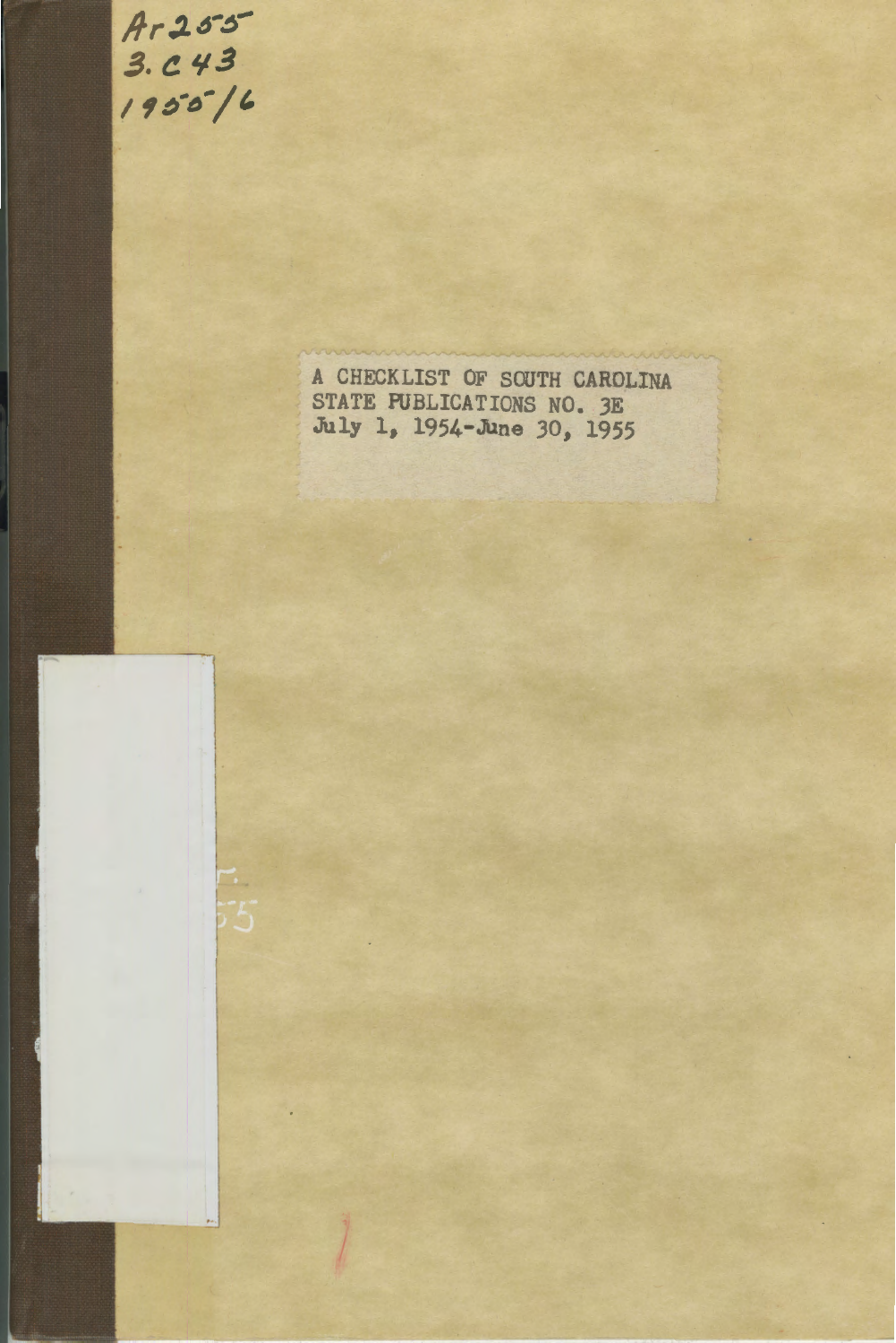### **SOUTH CAROLINA BIBLIOGRAPHIES** • **NO. 3E**

A CHECKLIST OF SOUTH CAROLINA STATE PUBLICATIONS

*Issued during the Fiscal Year July l, 1954-June 30, 1955* 

**CoMPILED BY WYLMA WATES**  SOUTH CAROLINA ARCHIVES DEPARTMENT

This is the fifth number of an annual short-title checklist of the publications of the various agencies of the South Carolina state government. Finding that no library is receiving promptly copies of all of these publications, the Archives Department has had to appeal directly to the publishing agencies for the needed information. They have generously responded with what they understood was the information desired. Whenever it was necessary (continued on page no. 25)

- Adjutant General of the State of South Carolina. Report of ... for the Period Beginning July *l,* 1953 and Ending June *30,* 1954. [1954]. 16op.
- Attorney General of the State of South Carolina. Annual Report of for the Period Beginning July l, 1953 and Ending June *30,* 1954. [1954]. 374p.
- Board of Commissioners of the Police Insurance and Annuity Fund of the State of South Carolina. Report of ... for the Period December 1, 1953 thru November *30,* 1954. [1954]. 59p.
- Children's Bureau of South Carolina. Thirty-fourth Annual Report, 1953-1954. [1954]. 13p.
- Citadel, the Military College *of* South Carolina. Alumni News: Magazine of the Association of Citadel Men, 4 times per year, 1954- 1955.

The Brigadier: Newspaper of the Corps of Cadets, 12 times per year. 1954-1955.

## ~. **C.** ~TATE U~RARY **BOARD**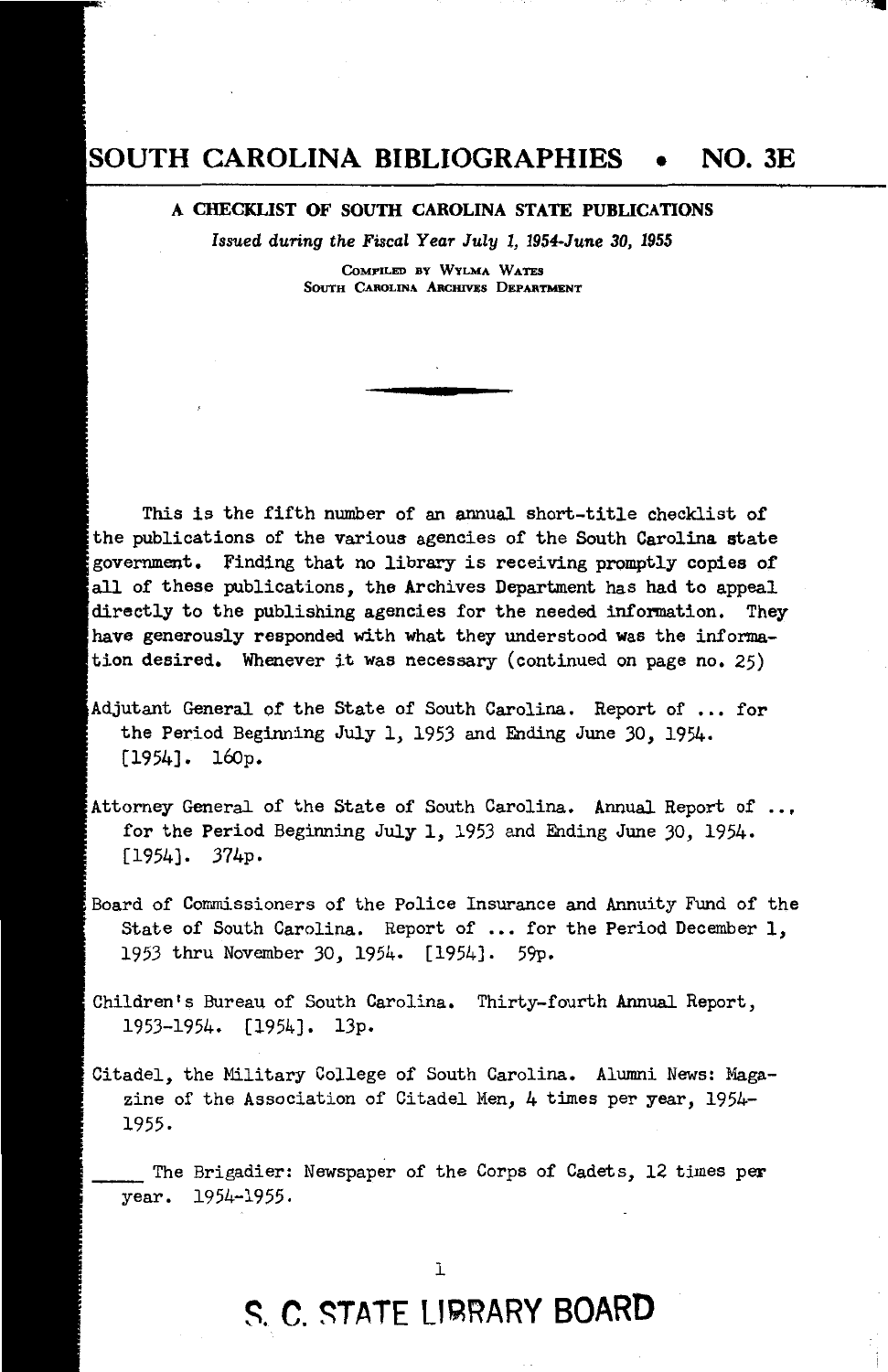Citadel, the Military College of South Carolina. Bulletin. 2 nos. Catalogue Issue, 1954-1955. [1954]. 140p. Official Register Issue for the Period September 1954-September 1955. [1954]. 34p.

-

- The Guidon: Freshman Handbook, 1954-1955. 1954. 256p.
- The Shako: Literary Magazine of the Corps of Cadets, 3 times per year, 1954-1955.

Clemson Agricultural College. Blue Key Directory, 1954-1955. Donald L. Harrison, Joe F. Mattison, Reed C. Tanner, editors. Vol. 18, No. l.

\_\_ Clemson College Agricultural Record, N. s., Vol. 29, No. *3,* N.S., Vol. 30, No. 1, *3.* 3 nos. Vol. 29, No. 3. Sixty-fifth Annual Report. 1954. Vol. 30, No. 1. Catalog. 1954. Vol. 30, No. 3. Announcement of the Summer Session. 1955.

\_\_ The 1955 Taps. Ed. by A. C. Allen. 279p. (Published annually by the students)

The Tiger, Student Weekly. Ed. by Frank Anderson and Roger Yike. Vol. 48.

Business Manager's Office. Clemson Grows with South Carolina. 1955. 18p.

Clemson Alumni Corporation. Clemson Alumni News. Ed. by John w. Califf, Jr. Vol. 7, No. 4-6; Vol. 8, No. 1-2.

\_\_ Clemson College Athletic Association. Follow the Tigers in 1954. Ed. by Brent Breedin. [1954]. 6p.

\_\_\_\_\_ Football Programs. Ed. by Brent Breedin. Issued for home games. [1954]. 52p.

\_\_\_\_ Iptay Report. Ed. by Brent Breedin. Vol. *3,* No. 1-17. 4p.

1955 Spring Football. Ed. by Brent Breedin. [1955]. 8p. \_\_\_\_ Tips on the Tigers, 1954. Ed. by Brent Breedin. [1954]. 34p.

The Sphinx: Annual of the Corps of Cadets, 1955. 243p. (Copies not available)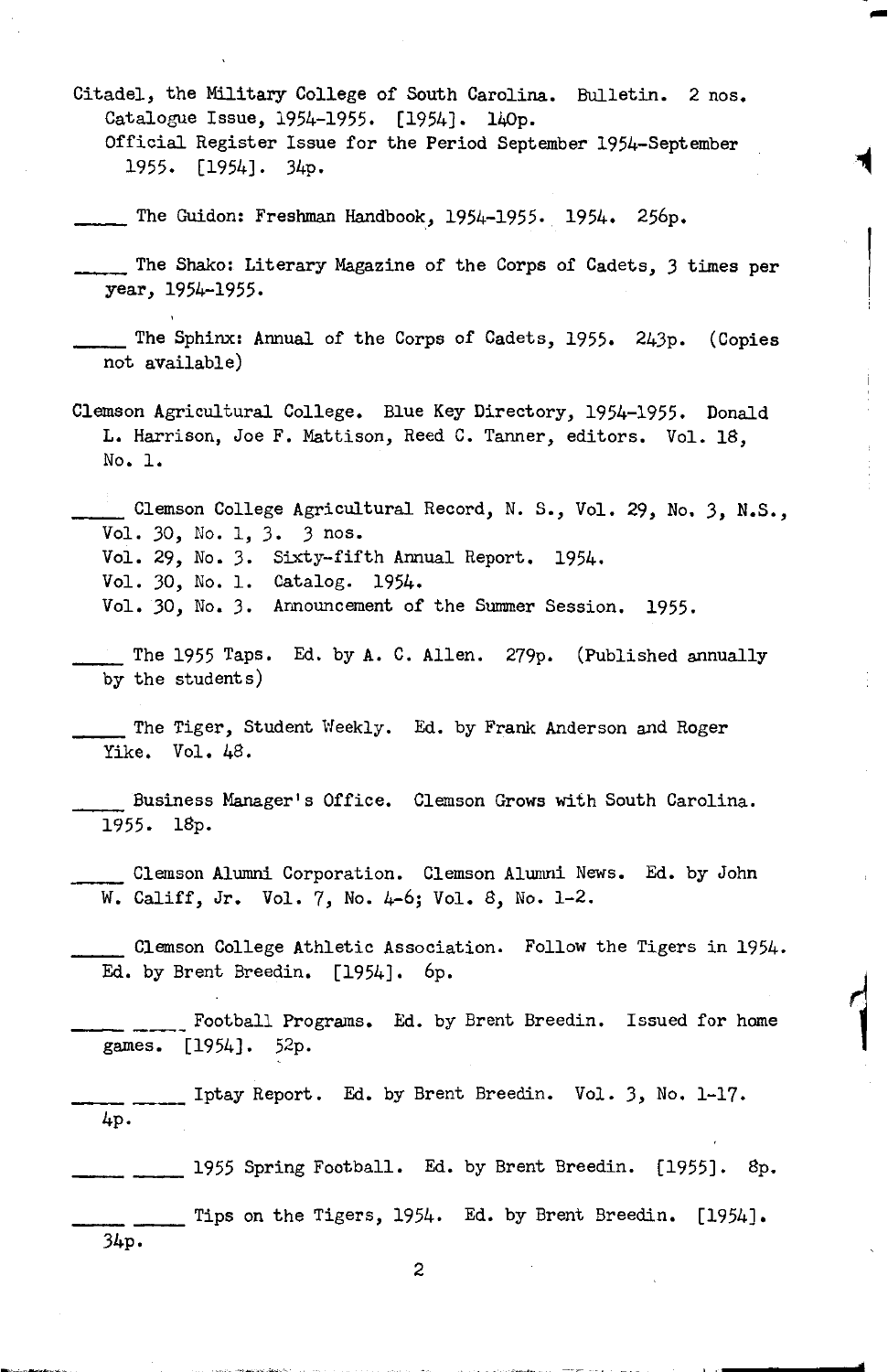Clemson Agricultural College. Clemson College Library. Clemson College Library Newsletter. Monthly. [Processed]

Clemson YMCA. Religious Emphasis Week, February 8-11, 1955. [1955]. Leaflet.

The Student's Handbook, 1954-1955. Ed. by Robert McDaniel. [1954]. 178p.

\_\_\_\_ Dairy Department. Blackstrap Molasses, Ammoniated Molasses and Molasses Containing Urea as Dairy Cattle Feeds. By W. **A.** King and J. P. LaMaster. 1955. (Abstract in Proceedings of Association of Southern Agricultural Workers, Vol. 52, pp. 66-67)

\_\_\_\_\_ Comparison of Cottonseed Meal, Molasses Containing Urea, and Ammoniated Molasses as Protein Supplement. By W. A. King, G. E. O'Dell, J. **P.** LaMaster and D. B. Roderick. 1955. (Abstract in Journal of Dairy Science, Vol. 38, p. 624)

The Corpus Luteum in Dairy Cattle. By Victor Hurst. 1955. (Abstract in Proceedings of Southern Agricultural Workers, Vol. 52, p. 84) .

\_\_\_\_ \_\_\_\_\_ The Effect of Glycerol Equilibration Time on Freezing of Bovine Spermatozoa in Egg-citrate and Skim-milk Semen Diluters. By G. D. O'Dell and Victor Hurst. 1955. (Abstract in Journal of Dairy Science, Vol. 38, p. 623)

\_\_\_\_\_\_\_\_ Ground Snapped Corn Supplements Pasture for Milking Cows, By J. P. LaMaster and W. A. King. 1955. (Abstract in Proceedings of Association of Southern Agricultural Workers, Vol. 52, p. 79)

\_\_\_\_\_\_ Molasses Mimeo. No. 3. Feeding Blackstrap Molasses to Dairy Cattle. By W. A. King, G. **D.** O'Dell, J. **P.** LaMaster and D. B. Roderick. Bp. [Processed]

\_\_\_\_\_\_ Holasses Replaces Farm Grains in Ration of Milking Cows. Summary of Work, 1953 and 1954. 2p. [Processed]

Supplemental Irrigation. What Does the Future Hold? By W. A. King. 1955. 2p. (Reprint from What's New in Crops and Soils, Vol. 7, pp. 12-14)

Engineering Experiment Station. Bulletin No. 7. 1 no. No. 7. Seasoning, Preservative Treatment and Physical Property Studies of Bamboo. By Howard E. Glenn and others. 1954.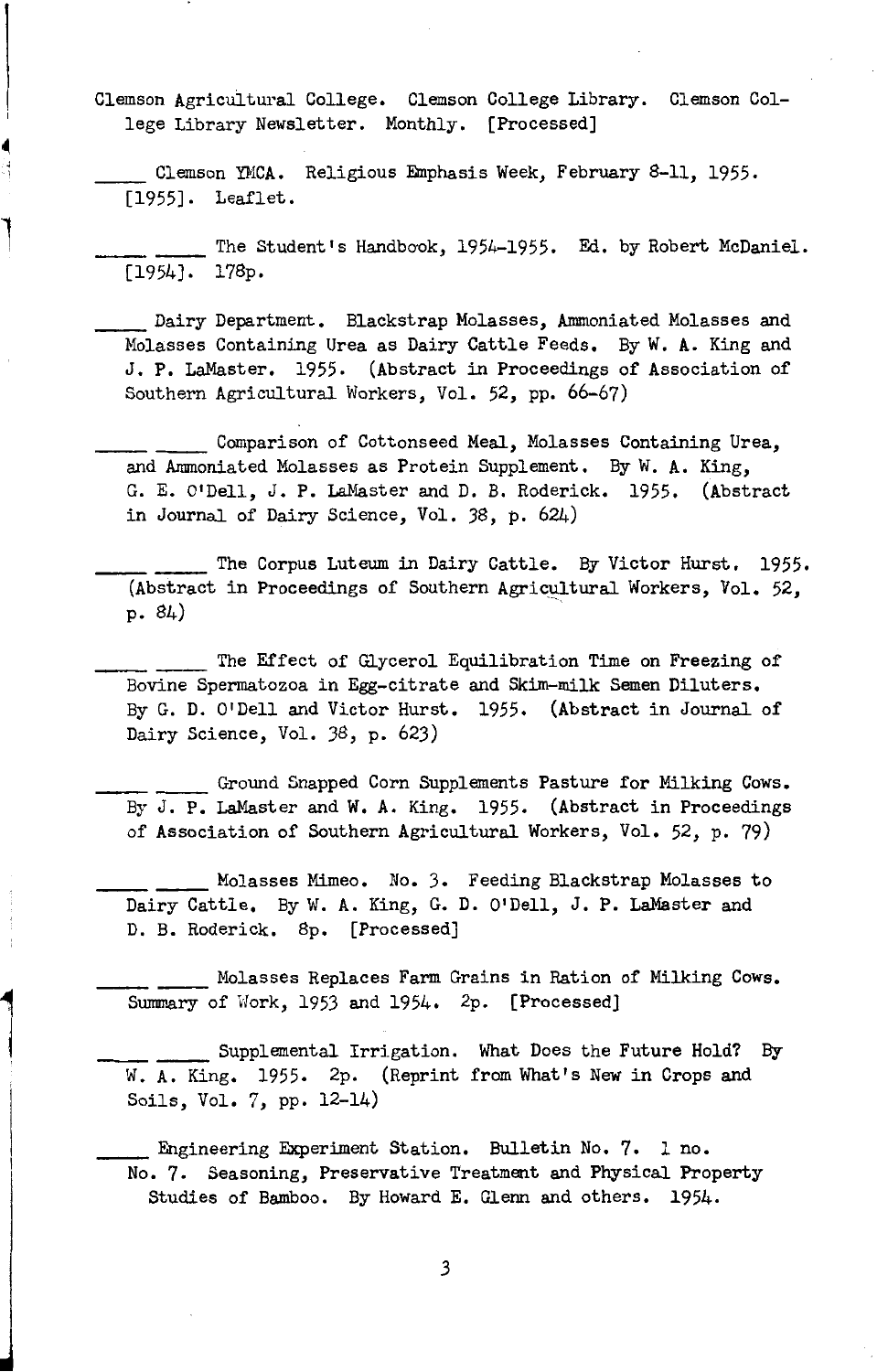Clemson Agricultural College. Extension Service, Cooperating with the United States Department of Agriculture. Ad Lib O'Line, for Radio Use. By Bob Mattison, Issued irregularly. [Processed]

**Agricultural Engineering Farm Building Series, Leaflet No.** 1. 1 no, No. 1. Calf Creep. lp.

\_\_\_\_ Agricultural Progress in South Carolina, 1954. Annual Report.

Artificial Breeding Information. Issued monthly. [Processed]

\_\_\_\_ Better Pastures for Profitable Livestock Production. By H. A. Woodle. 1955. 4p.

\_\_\_\_ Bulletin No, 77, 101, 102, 110, 116. 5 nos.

- No. 77. Pork for Carolina Farmers. Revised. By A. L. DuRant and R. F. Wheeler, 1955. 16p.
- No. 101. Household Insects, Part *2* of a Series on Insect Pests of South Carolina. Revised. By W. C. Nettles, leader. 1955. 5lp. No. 102. Garden and Truck Crops Insects, Revised, By W. C. Nettles, leader. 1955. 44p.
- No. 110. Freezing Foods for Home Use. Revised. 1954. 35p. No, 116. Forest Insects and Diseases of South Carolina Crops.

\_\_\_\_ Circular No. 130, 147, 241, 285, 306, 308, 314, 36o, 370, 386, 390, *392,* 394, 395, 396, 397, 398, 399, 400, 402, 403, 404, 405, 406, 407, 408. 26 nos, No, 130. Brooding Chicks. Revised, By P. H. Gooding. 1954. llp, No. 147. Poultry Sanitation and Health. Revised. By P. H. Gooding. 1954. 30p. No, 241. Outdoor Brooders, Lamp and Electric, Revised. By P. H. Gooding and G. H. Stewart. 1955. Sp. No, 285. Grain Sorghums, Revised. By H. A. Woodle, 1955. 7p. No. 306. Kill Rats. Revised. By W. C. Nettles and others. 1954. No. 308, Lawns for South Carolina. 1955. By A. E. Schilletter and H. A. Woodle. 1955. 8p. No. 314. Food for Health for Better Farm Living. Revised. 1955. 32p. No, 360. Peach Pest Control in South Carolina. Revised. By J. H. Cochran and others. 1955. 16p. No. 370. Soybeans. Revised, By H. A. Woodle and E. C. Turner.

1955. llp. No. 386. Warfarin Kills Rats and Mice. Revised. By W. C. Nettles.

1954. Folder.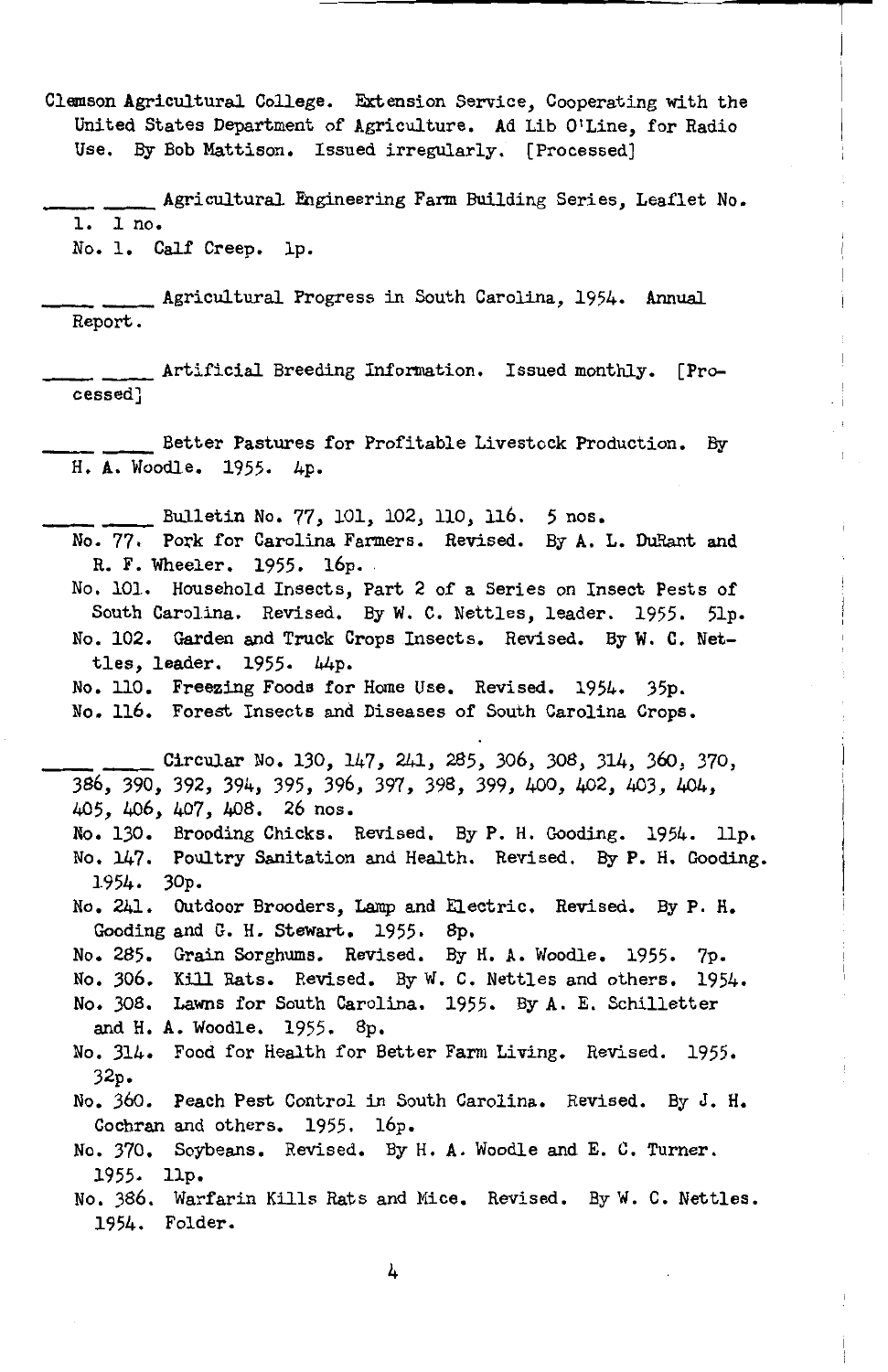No. 390. Land Judging, Revised. By E. C. Turner, 1954. 12p. No. 392. Cable Backrubbers for the Control of Hornflies on Cattle. By A. L. DuRant, W. C. Nettles and G. H. Stewart. 1954. 4p. No. 394. The Darlington County Contest for High Yields of High Quality Tobacco. By J. M. Lewis, 1954. 22p. No. 395. Nitrogen. By Hugh Woodle. 1954. Folder. No. 396. Raising Bobwhite Quail. By P. H. Gooding. 1955. 15p. No. 397. Raising Pheasants in Confinement. By P. H. Gooding. 1955. 8p. No. 398. Grassland and Pasture Contests in South Carolina. By H. A. Woodle. 1955. 7p. No. 399. The 1954 Cotton Contest, South Carolina. By S. A. Williams. 1955. 26p. No. 400. Cotton Production, Insect and Disease Control, South Carolina. 1955. 1 vol, No. 402. Goodbye Mr. Roach. By Ruby M. Craven, W. C. Johnson, W. C. Nettles and L. M. Sparks. 1955. No. 403. Community Developments in South Carolina. Foreword by D. W. Watkins. 1955. 16p. No. 404. Sheep Management for South Carolina. By A. L. DuRant and W. C. Godley. 1955. 18p. No. 405. Keeping Chickens Cool. By P. H. Gooding. 1955. 7p. No. 406. Coastal Bermuda for Grazing, Hay and Silage. 1955. 20p. No. 407. Agronomy Handbook for South Carolina. Pocket-size Edition. 1955. 32p. No. 408. Cooling Eggs for Incubating and Marketing. By P. H. Gooding. 1955. 8p. \_ \_\_\_\_\_\_ Farm and Folks. By J. M. Eleazer. Weekly. [Processed] Farm and Home Week Program, August 14-19, 1955. [1955]. SOp. \_\_\_\_ Garden Letter. By A. E. Schilletter. Issued irregularly. [Processed] \_\_\_\_ Information Card No. 72, 82. 2 nos. No. 72. Summer Spray Schedule for Peaches, Revised, 1955. 2p. No. 82. Tobacco Insect Chart, South Carolina. Revised. 1955. 2p. (Supplement to Bulletin No. 109) \_\_\_\_ Orchard Letter. By Roy J. Ferree. Issued irregularly. [Processed] \_\_\_\_ Outlook for South Carolina Agriculture for 1955. By h. C. Rochester. 1954. 16p.

Foultry Letter. By P. H. Gooding. Monthly. [Processed]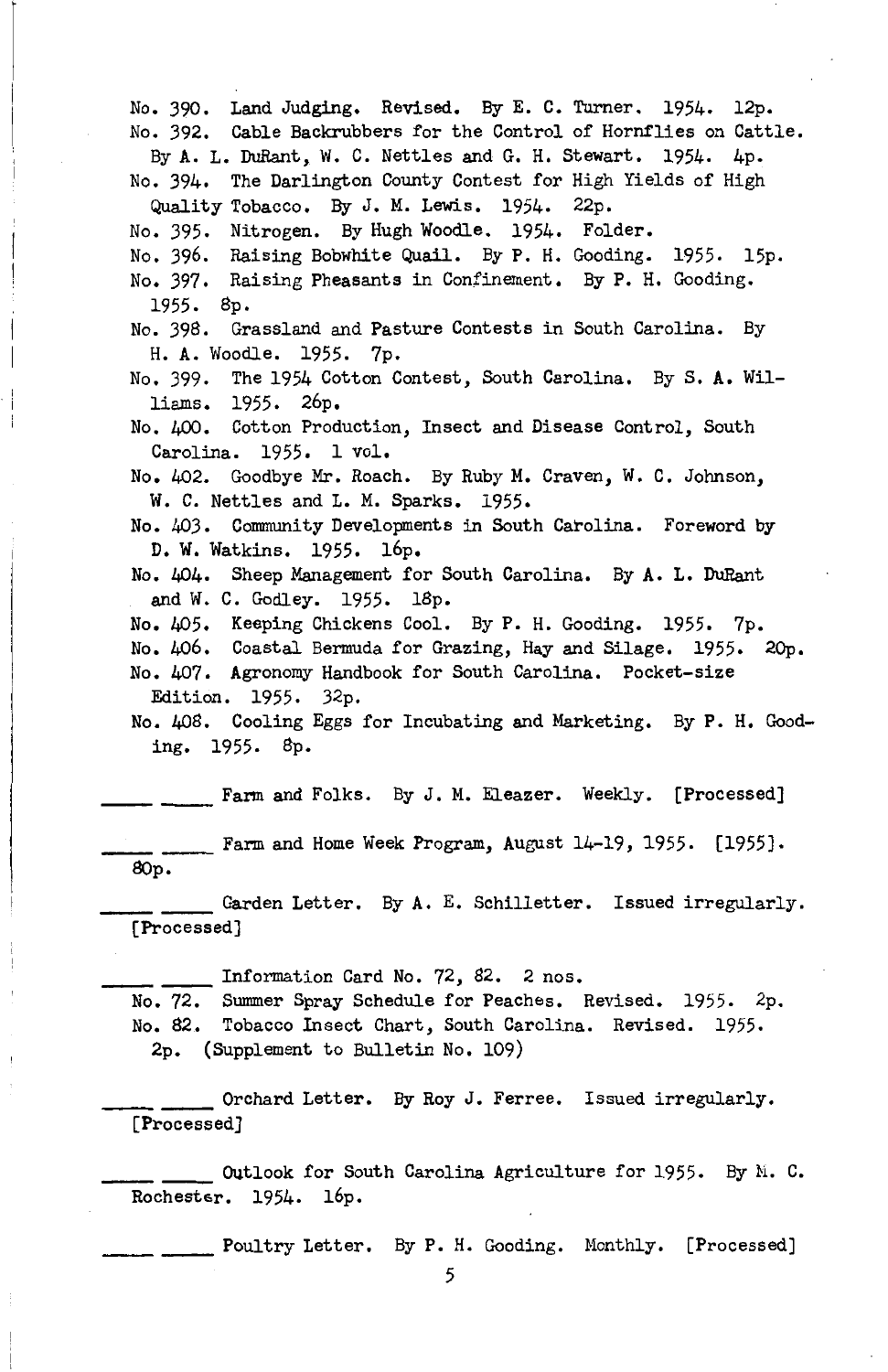Clemson Agricultural College. Extension Service, Cooperating with the United States Department of Agriculture. Seen Along the Roadside. By *J.* M. Eleazer. Weekly. [Processed)

South Carolina Farm Flashes. Prepared for radio use by the Clemson Extension Service. Weekly. [Processed)

\_\_\_\_ South Carolina Monthly Herd Improvement Association Report. Monthly. [Processed]

Sweet Potato Letter. By A. E. Schilletter and Hugh A. Bowers. Issued irregularly. [Processed]

\_\_\_\_ Sweet Potato Receipts. Compiled by Janie McDill. 1955. Folder.

Tips for Peach Packs. By W. R. Flemming. 1954. 8p.

\_\_\_\_ Watermelon Letter. By Hugh A. Bowers. Issued irregularly. [Processed]

Weekly Newsletter. Prepared for the Press. Edited by S. C. Stribling. Issued twice a week. [Processed].

Nutrition Department. Corn Meal Enrichment. By E. J. Lease. 6p. (Reprinted from the Journal of American Dietetic Association, Vol. 19, pp. 866-872)

\_\_ Physical Plant Department. Colonial Restoration for Clemson College. Ed. by D. J. Watson. 1955. 8p.

President's Office. Clemson College Calendar of Events. Monthly and weekly.

Clemson College Concert Series for 1955-1956. 1955. Leaflet.

\_\_\_\_ General Information for the Board of Visitors. 1955. 12p.

\_\_ Registrar's Office. Annual Statistical Report of the Registrar's Office, 1954-1955: An Appendix to the Regular Annual Report. 1955.

 $\frac{1}{2}$  Graduating Exercises, August 14, 1954. [1954]. 8p.

\_\_\_\_ Graduating Exercises, Fifty-eighth Commencement, June 5, 1955. [1955]. 8p.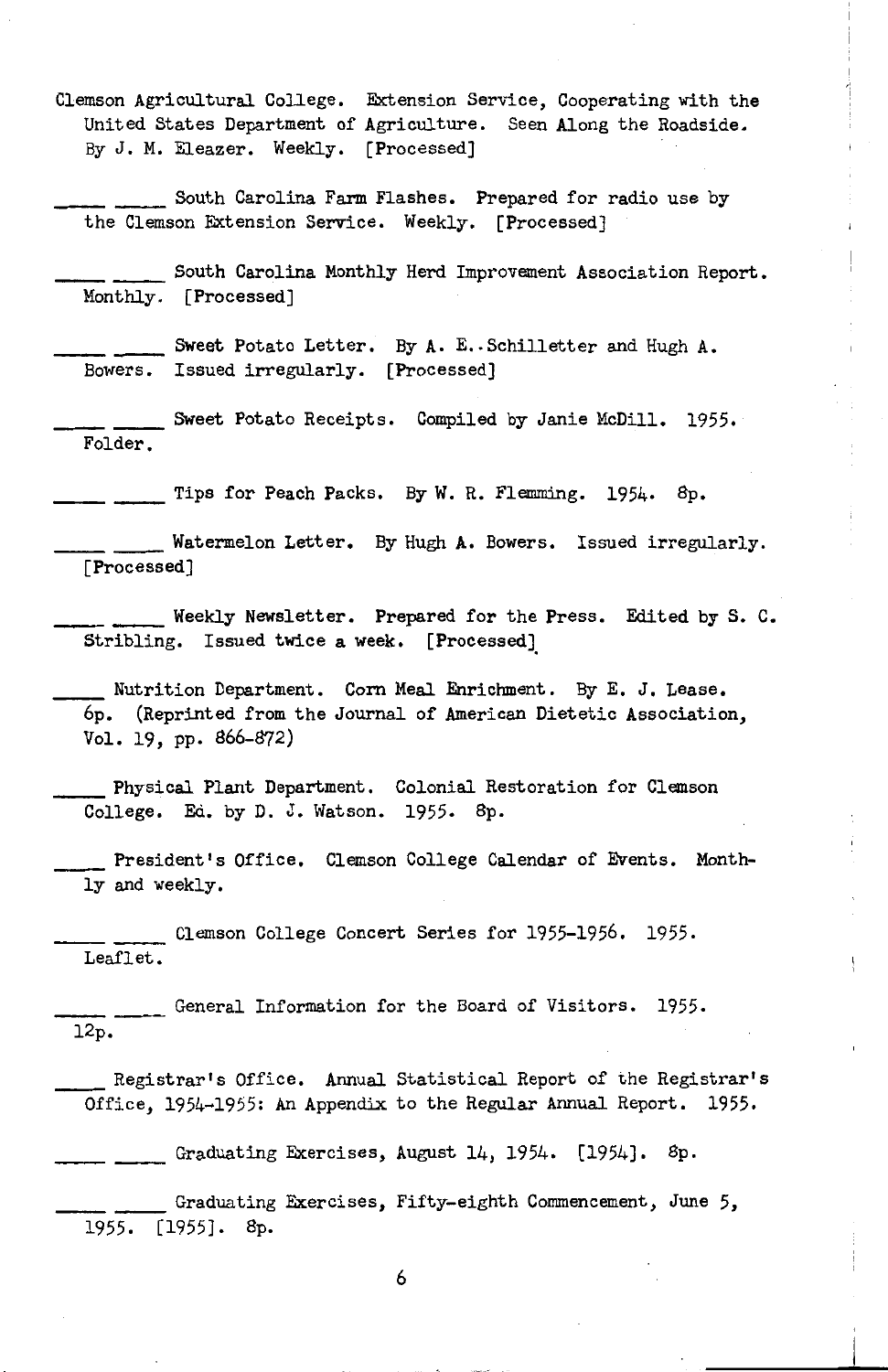- Clemson Agricultural College. Registrar's Office. Graduating Exercises, January 30, 1955. [1955]. Sp.
- \_\_\_\_ High School Visitation Day, March 12, 1955. [1955]. 4p.

 $\frac{1}{100}$  Mother's Day Program, May 8, 1955. [1955]. Folder.

- \_\_\_\_ Officers of Administration, Faculty, Instructional Assistants. 1954. lOp. [Processed)
- \_\_\_\_ \_\_\_\_\_ Roster, October 7, 1954. [1954]. 17p. [Processed]
- . \_\_\_\_\_\_ Schedule of Courses, First Semester, 1954-1955. [1954]. 24p.
- \_\_\_\_ Schedule of Courses, Second Semester, 1954-1955. [1954]. 23p.
- $\frac{1}{2}$  Scholarship Recognition Day, May 4, 1955. [1955]. 8p.
- Scholarship Recognition Day Awards, 1955. [1955]. 5p. [Processed]
- \_\_\_\_ Scholastic Information for Parents, November 1954. [1954]. Sp.

**EXERGE SESSION, 1955.** [1955]. 8p.

\_\_ School of Agriculture. The Agrarian, Student Publication of Undergraduate Students. Niles C. Clark and Ray M. Buck, Jr., co-editors. Vol. 14, Nos. 1-4.

- \_\_\_\_ Agricultural Economics Department. AE, Nos. 109, 110, 111, 112. 4 nos.
	- No. 109. Characteristics and Tenure Histories of Landlords and Sharecroppers in the Southern Piedmont. By *J.* M. Stepp.
	- No. 110. Market Grades of Slaughter Cattle. By F. M. Simpson. 1955. 13p.
	- No. 111. Automatic Merchandizing of Fluid Hilk Products. By F. M. Simpson. 1955. 20p.
	- No. 112. Production Practices and Costs in Growing Fall Tomatoes. By *J.* F. Pittman.

School of Education. Clemson Area Citizen's Education Center. Curriculum. 16p.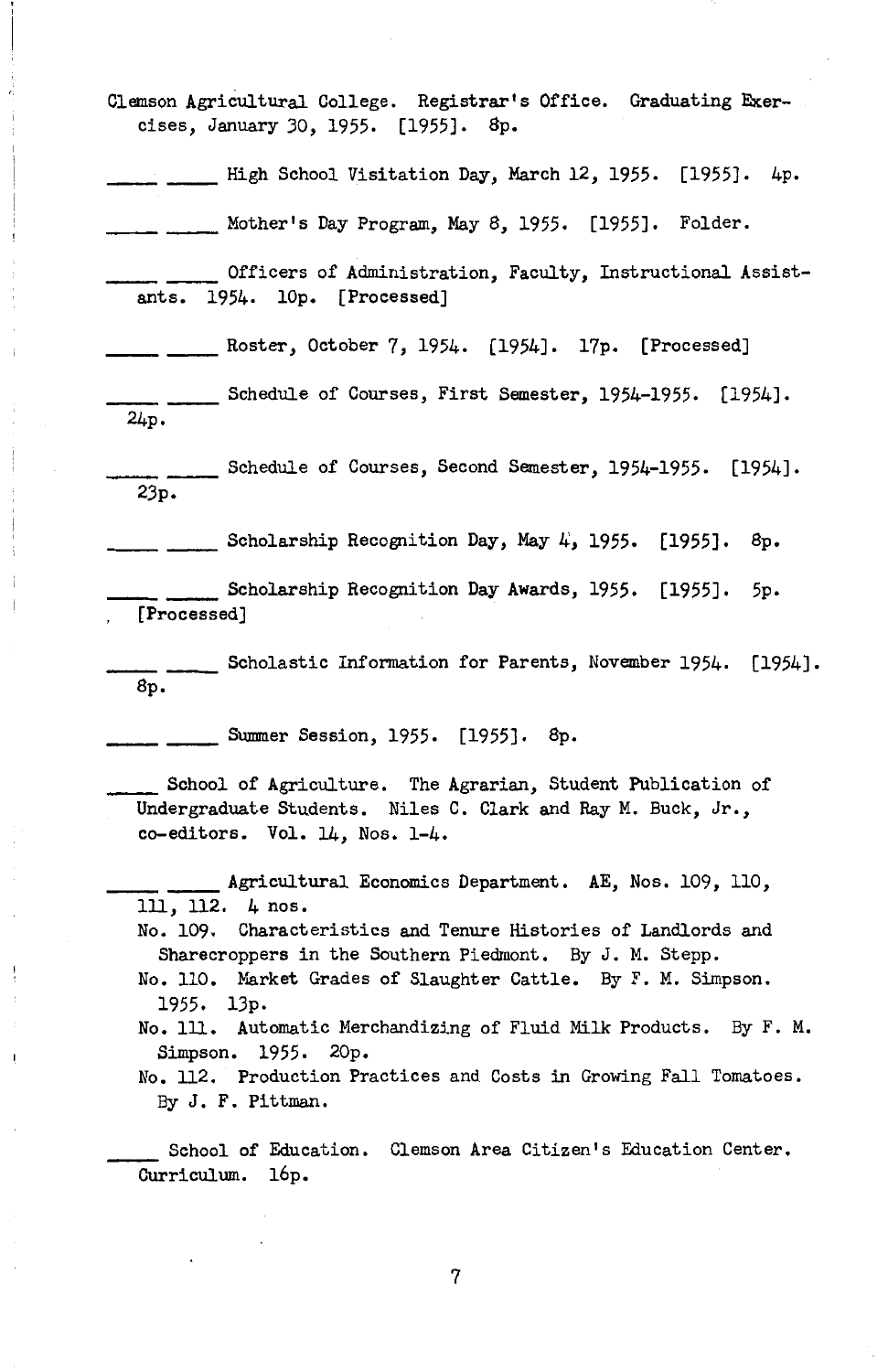Clemson Agricultural College. School of Education. Clemson Area Citizen's Education Center, February 15-March 22, 1955. Summary report. [1955]. 28p.

School of Engineering. Olin Hall. 14p.

\_\_\_\_ The Slipstick, Student Publication. Walter Hendrix, editor. Vol. 12, Nos. 1-4.

School of Textiles. Bobbin and Beaker, Student Publication. Robert F. Compton, editor. Vol. 13, Nos. 1-4.

\_\_ South Carolina Agricultural Experiment Station. Annual Progress Report for the Year Ending December 31, 1954. Project 3-3, SC-7. Breeding Better Dairy Cattle for the South. [1955]. 5p. [Processed)

\_\_\_\_ Bulletin No. 416, 418, 419, 420, 421, 422. 6 nos. No. 416. Assessment of Farm Real Estate for Tax Purposes in South Carolina. By C. C. Taylor and G. H. Aull. 1954. 3lp. (Southeast Regional Land Tenure Committee, Publication No. 12) No. 418. Inspection and Analysis of Commercial Fertilizers in South Carolina. By D. B. Cloaninger. 1954. 53p.

No. 419. Production Practices and Costs for Improved Pastures in South Carolina. 1954. 25p.

No. 420. Corn Production Practices in South Carolina. By Dennis E. Crawford. 1955. 32p.

No. 421. Sprinkler Irrigation of Field Corn. By C. M. Lund and 0. W. Beale. 1955. 34p.

No. 422. Division of Costs and Returns under Different Tenure Arrangements and Different Price and Productivity Levels. By L. M. Bauknight. 1955. 27p.

\_\_\_\_ Circular No. 96, 97, 98. 3 nos.

No. 96. Some Mineral Nutrients Found in South Carolina Plants and the Effect of Fertilization on the Mineral Content of Plants. By J. H. Mitchell. 1955. 15p.

No. 97. Grass Silage. By W. A. King. 1955.

No. 98. Palmetto Sesame, a New Nonshattering Variety. By J. H. Martin and J. H. Crawford. 1955. 8p.

\_\_\_\_ Dairy Honor Roll. Prepared monthly by the Dairy Depart ment. July 1954-June 1955. [Processed)

\_ Relation between Mammary Gland Grade and Milk Production. By G. W. Brandt, C. C. Brannon, and J. P. LaMaster. [1955]. 3p. (Given at meeting of Technical Committee of Southern Regional Dairy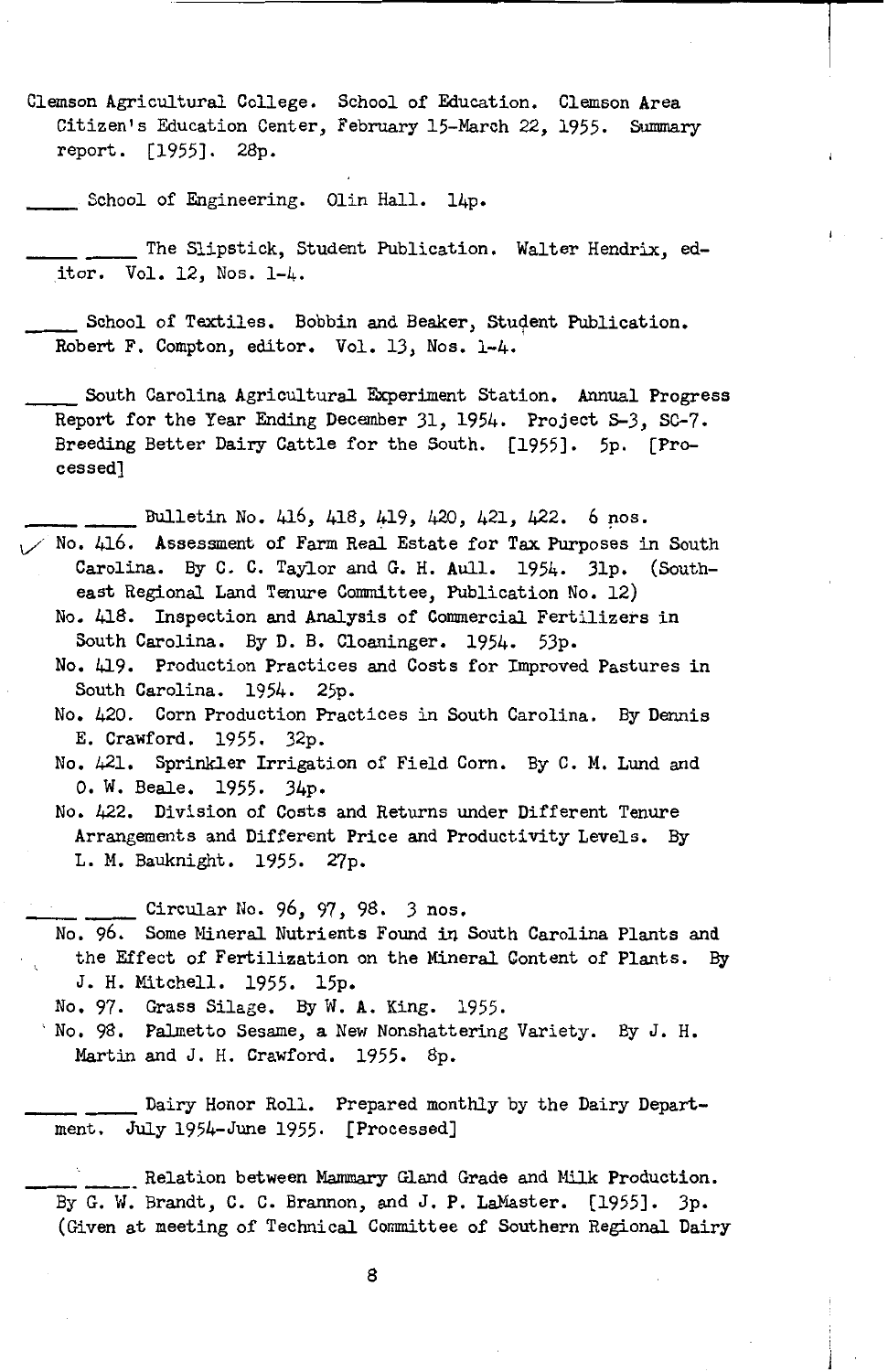Cattle Breeding Project, April 4-5, 1955). [Processed]

\_\_\_\_ Results from Certain Crosses in Crossbreeding Dairy Cattle. By J. P. LaMaster, G. W. Brandt and C. C. Brannon. [1955]. 2p. (Given at meeting of Technical Committee of Southern Regional Dairy Cattle Breeding Project, April 4-5, 1955). [Processed]

- Clemson Agricultural College. South Carolina Agricultural Experiment Station. Sixty-sixth Annual Report, South Carolina Agricultural Experiment Station. By M. D. Farrar, Dean. 1955.
- \_\_\_\_ South Carolina Agricultural Research; a Quarterly Report on Progress. 1954-55. Vol. 1, No. 3-4; Vol. *2,* No. 1-2.
- Clerk of the House of Representatives. 1955 Legislative Manual, 9lst General Assembly of South Carolina, ••• First Session Commencing January 11, 1955. 36th edition. Ed. by Inez Watson. 1955. 369p.
- Code Commissioner. Acts and Joint Resolutions of the General Assembly of the State of South Carolina. Regular Session of 1954. [1954]. 2679p. \$6.50.
- Comptroller General of South Carolina. Report of ... for the Fiscal Year 1953-1954. 1954. 194p.
- Department of Agriculture. South Carolina Market Bulletin, Weekly.

Yearbook of ••• 1953-1954. [1954]. 307p.

- Department of Labor. Nineteenth Annual Report of the ... for the Period Beginning July 1, 1953 and Ending June *30,* 1954. 1954. 138p.
- General Assembly. Reports and Resolutions of ... Regular Session Commencing January 12, 1954. [1955]. 2 vols. (A collection without change of pagination, of the annual reports of the state agencies).  $$4.50.$
- \_\_\_\_ House of Representatives. Journal of ••• the First Session of the 91st General Assembly ... Regular Session Beginning Tuesday, January 11, 1955. [1955]. 1655p. \$4.50.
- \_ Senate. Journal of ... the First Session of the 91st General Assembly ... Regular Session Beginning Tuesday, January 11, 1955.  $[1955]$ . 1427 p. \$4.50.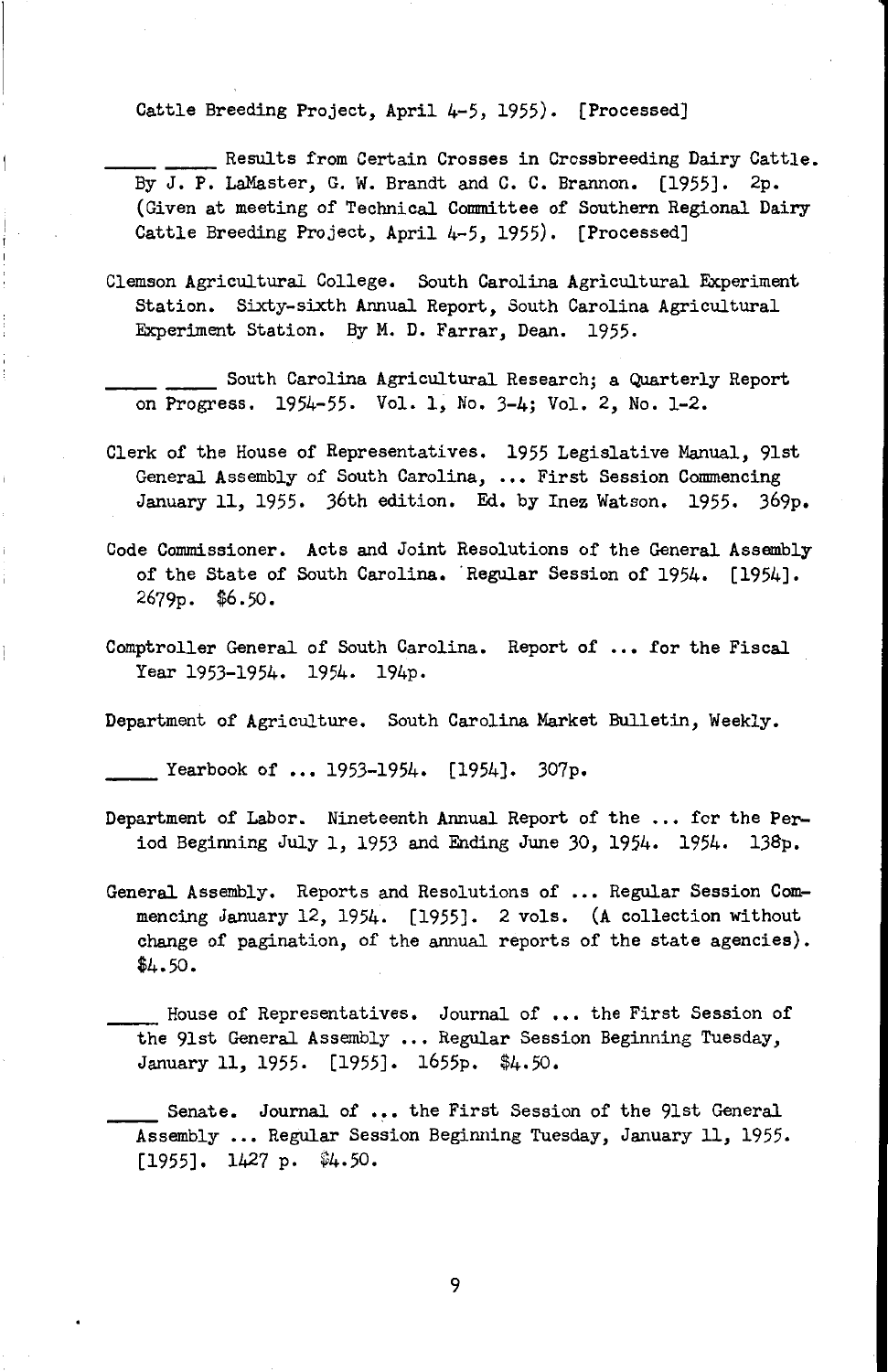- General Assembly. Senate. Prayers Offered by the Chaplain, the Rev. George E. Meetze, at the Opening *of* the Daily Sessions *of* the Senate during the First Session *of* the 9lst General Assembly *of* the State *of* South Carolina. 1955. 9Sp. (Not available)
- Governor. An Address by ••• to the Corps *of* Cadets, the Citadel, on the Occasion *of* the One Hundred and Twelfth Anniversary *of* the Corps. 1955. 5p. [Processed]
- \_\_ An Address by ••• in New York City before a Group *of* Business and Industrial Leaders, March 3, 1955. 1955. 9 p.
- An Address by ... to the South Carolina Education Association. Township Auditorium, Columbia, South Carolina, March 17, 1955, 1955. 7p. [Processed]
- \_\_ An Address by ••• to the Southern Regional Conference *of* Attorneys General, Charleston, S. C. 1955. 5p. [Processed)
- Address by ... before the State Convention of Lions International, Francis Marion Hotel, Monday, June 6, 1955, at 1:00 p.m. at Charleston, South Carolina. 1955. 4p. [Processed)
- First Annual Message of ... to the South Carolina General Assembly. 1955. 12p. ÷

\_\_ Inaugural Address *of* • • .. 1955. llp.

- Insurance Department *of* South Carolina. Forty-seventh Annual Report *of* ••• 1954. 1954. 154p.
- Medical College *of* South Carolina. Annual Report *of* ••• 1954. 1954. llp.

Bulletin *of ••• ,Vol.* 11, No. 1-4. 4 nos.

\_\_ Catalogues, 4 nos. Graduate Study in the Basic Medical Sciences. Announcements, 1954- 55. 1954. 39p. School of Medicine. 126th Announcements, 1954-55. 1954. 65p. School of Nursing. 31st Announcement, 1954-55. 1954. 44p. School *of* Pharmacy. 6lst Announcement, 1954-55. 1954. 37p.

House Staff Programs, Medical Center Hospitals. 1954. 15p.

Opportunity School. Carolina Pioneer, Student Publication. Issued quarterly.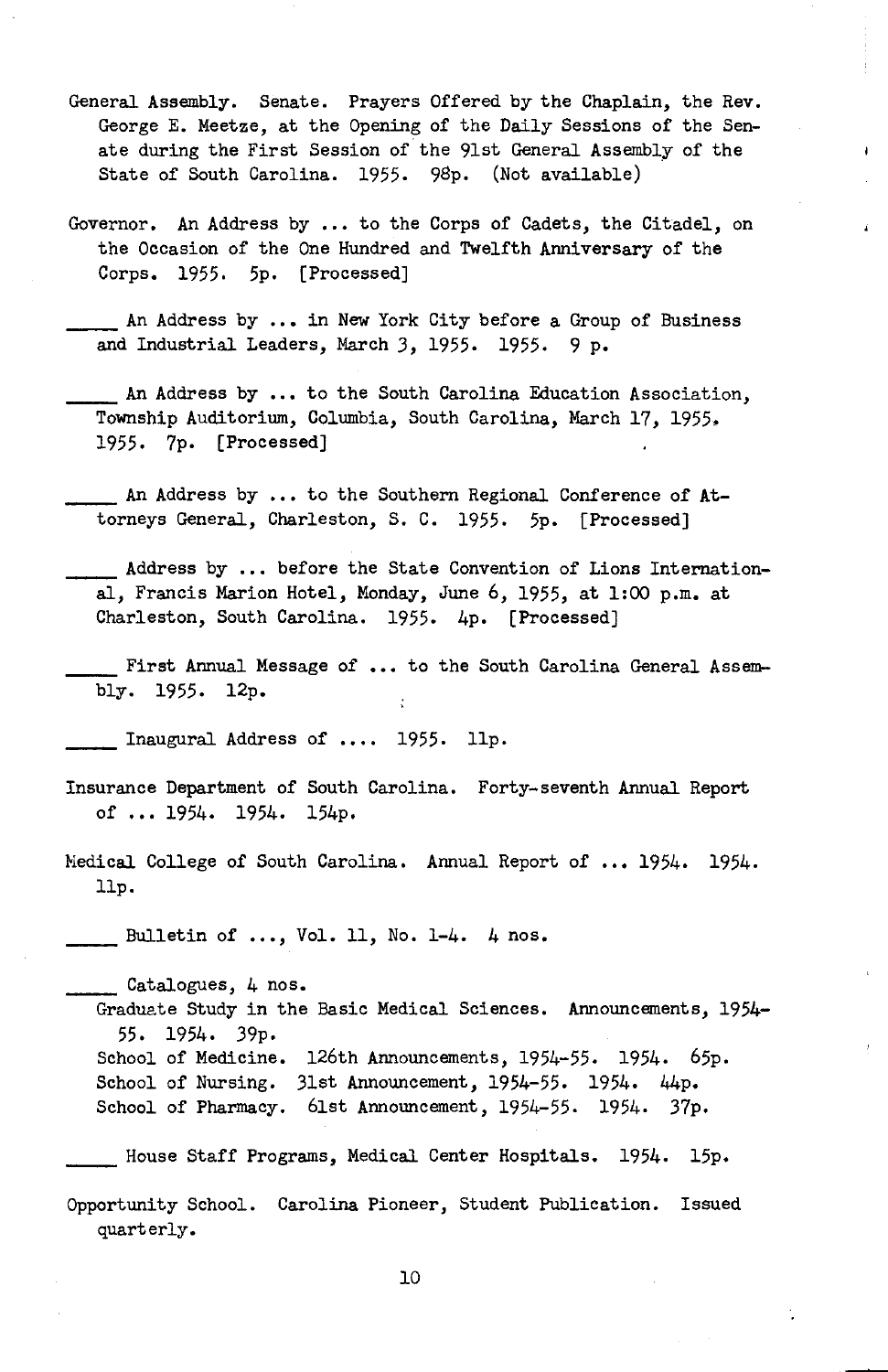Opportunity School. The Opportunity School Bulletin. [1954]. Folder.

- Public Service Commission of South Carolina. Seventy-sixth Annual Report of •.• 1953-54. [1954]. 127p.
- Secretary of State. Report of ... for the Fiscal Year Beginning July 1, 1953 and Ending June 30, 1954. [1954]. 205p.

South Carolina Aeronautics Commission. Air Age Education in South Carolina. By A. V. Thomas. 1954. 126p.

Annual Report for the Year Ending November 30, 1954. [1954]. 42p.

\_\_ South Carolina Airport Directory. 1955. 60p. [Processed]

South Carolina Aviation Newsletter. Bi-weekly. Vol. 4 No. 17- 28; Vol. 5, No. 1-11. [Processed]

South Carolina Archives Department. Annual Report of ... 1953-1954. 1954. 37p.

\_\_ South Carolina Bibliographies No. 3D. 1 no.

No. 3D. A Checklist of South Carolina State Publications Issued during the Fiscal Year July 1, 1953-June 30, 1954. Comp. by Wylma Wates. 1955. 25p. [Processed]

The Journal of the Commons House of Assembly, February 20, 1744-May 25, 1745. The Colonial Records of South Carolina. Ed. by J. H. Easterby. 1955. 626p. \$12.50.

South Carolina Area Trade Schools. Columbia Branch. The Scats, Monthly Student Publication.

Scats Bulletin, Information Booklet. 1955. 24p.

Denmark Branch. Scats Bulletin, Information Booklet. 1954. 24p.

\_\_\_\_\_ The Trade i'linds, Monthly Student Publication.

South Carolina Board of Industrial Schools. Eighth Annual Report of South Carolina Correctional Institutions under the .... [1954]. 44p.

Supplemental Report of the ... Election November 2, 1954. [1954]. 42p.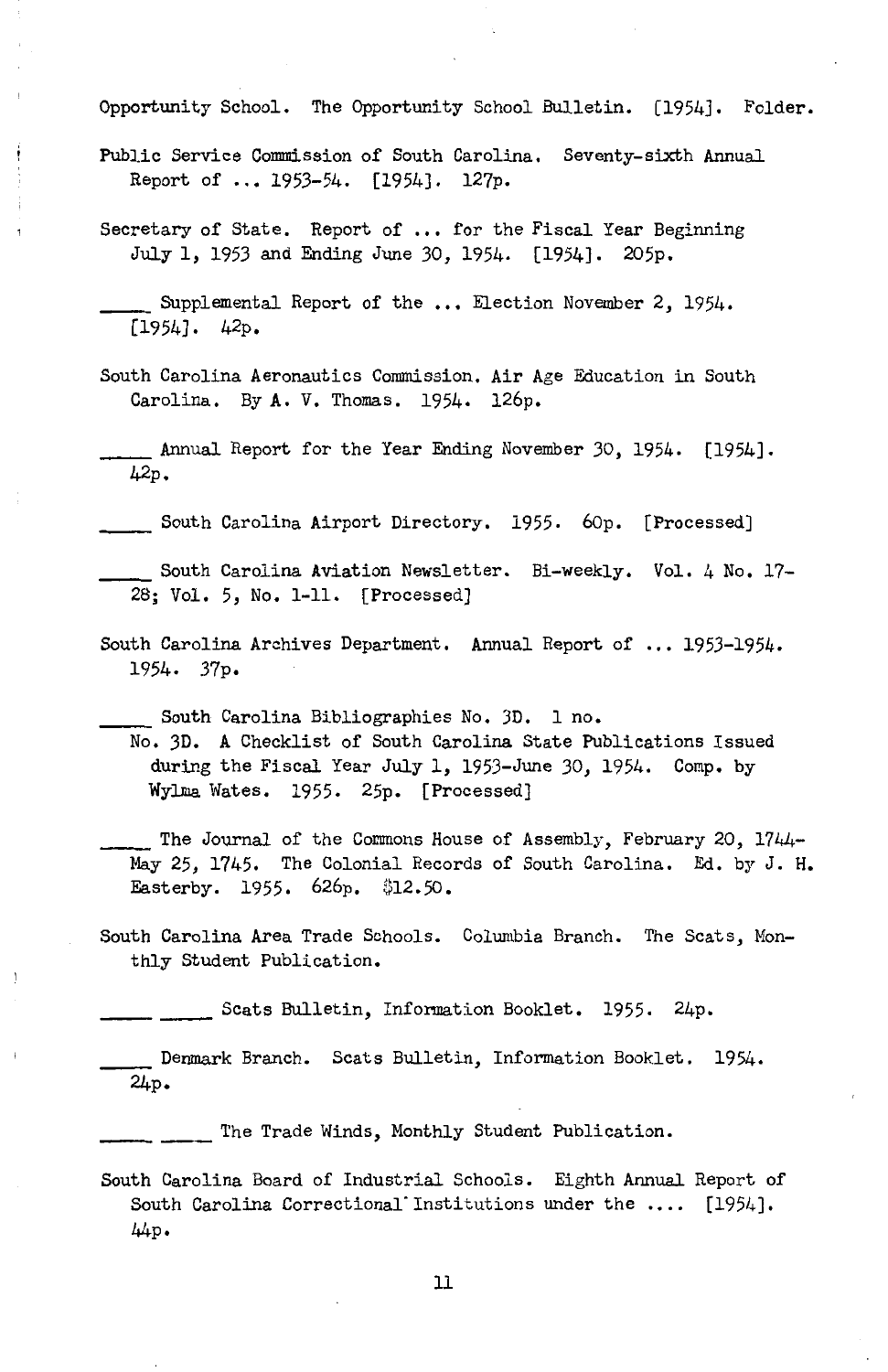- South Carolina Dairy Commission. Report to the South Carolina Dairy Industry. Issued quarterly. [Processed)
- $\Box$  South Carolina Employment Security Commission. The Cost of Unemployment Insurance in South Carolina. By S. M. Derrick and T. P. Evans. 1954. 99p.
	- Labor Market Information. Monthly or bimonthly. Anderson, Bennettsville, Charleston, Columbia, Florence, Greenville, Greenwood, Marion, Rock Hill, Spartanburg, Sumter, and Union. [Processed].
	- Nineteenth Annual Report, July 1953-June 1954. [1954]. 56p.
	- South Carolina Labor Market (Green series). Highlights of Labor Supply and Demand, Nonagricultural Employment, Payrolls and Insured Unemployment under the S. C. Unemployment Compensation Law. Bimonthly. lp. [Processed)
		- South Carolina Labor Market (White series). Employment and Payroll Trends in South Carolina. (In cooperation with the U.S. Bureau of Labor Statistics). 3p. [Processed]
		- South Carolina Labor Market (Yellow series). Covered Employment and Payrolls. Number of Workers and Total Quarterly Wages Paid by Employers Covered under the S. C. Unemployment Compensation Law, Distributed by Industry for the State and Four Counties with the Highest Covered Employment. All Industry and Manufacturing Totals Only Given for the Remaining Counties in the State. Quarterly. 5p. [Processed)
	- South Carolina Industrial Commission. Nineteenth Annual Report of ... July 1, 1953 through June 30, 1954. [1954]. 35 P•
	- South Carolina Licensing Board for Contractors. Roster of Licensed Contractors in the State of South Carolina. 1955. 31p.

\_\_ Supplement to Roster of Licensed Contractors. Issued quarterly. [Processed]

South Carolina Mental Health Commission. Book List. [1954]. 13p. [Processed]

Films. [1954]. 16p. [Processed]

Mental Health Pamphlets. [1954]. 3p. [Processed]

12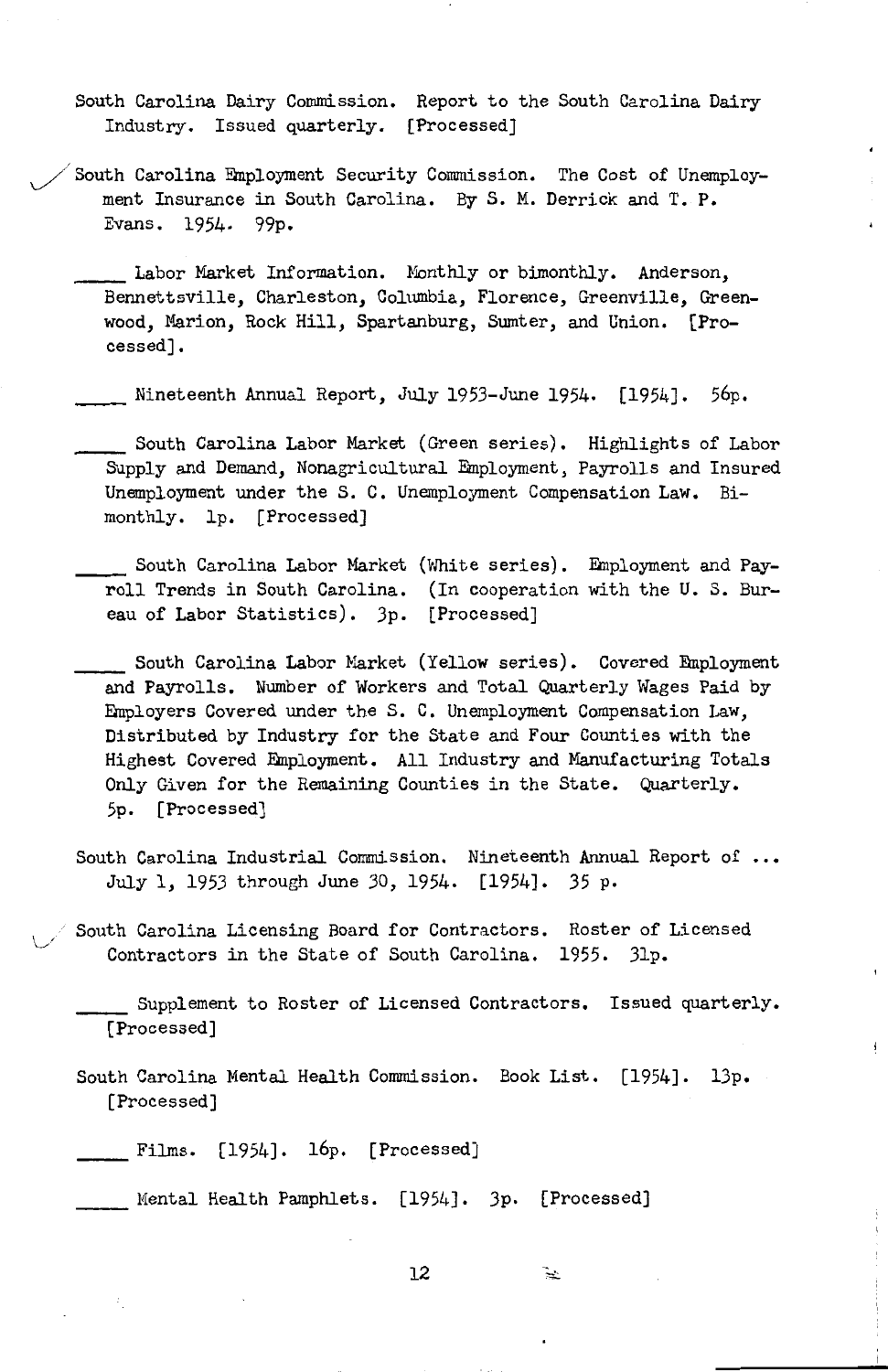- South Carolina Mental Health Commission. South Carolina State Hospital. Guide for Writing Psychiatric Case Histories. Compiled by William S. Hall. [1955]. 7p. [Processed]
- \_\_\_\_ Letter of Instructions to Relatives and Friends of Patients. [1955]. 4p.

\_\_\_\_ Map of Buildings and Grounds, South Carolina State Hospital. 1954. lp.

\_\_\_\_ One Hundred and Thirty-first Annual Report of •••• [1954]. llOp.

\_\_\_\_ Palmetto Variety, Monthly Newspaper. Vol. 1, No. 2-7; Vol. 2, No. 1-5.

\_\_ Whitten Village. Thirty-seventh Annual Report of •• , Fiscal Year Ending June 30, 1954. [1954]. 35p.

- South Carolina Penitentiary. Annual Report of the Board of Directors and the Superintendent ... for the Fiscal Year July 1, 1953 to June 30, 1954. [1954].
- South Carolina Probation, Parole, and Pardon Board, Annual Report, 1954. 1954. 17p.
- South Carolina Public Service Authority. Navigational Channels through Lakes Marion and Moultrie. Hap. 1955.

\_\_ Nineteenth Annual Report • • • for the Fiscal Year Ending June *30,*  1954. [1954]. 46p.

South Carolina Sanatorium. Annual Report of ••• 1953-1954. 1955. 32p.

\_\_ SoCaSan Piper. Ed. by Geneva Cobb. Issued monthly except October. Vol. 28, No. 7-11; Vol. 29, No. 1-6.

- South Carolina School for the Deaf and the Blind. One Hundred Sixth Annual Report. 1954. 46p.
- South Carolina Soil Conservation Committee. Land and Water Care through South Carolina Soil Conservation Districts. Biennial report of ... Fiscal Years 1953-54, 1954-55. By C. P. Guess, Jr. 1955. 39p.

\_\_ Learning to Live with Our Land and \'later, a Teaching Unit in Conservation. By Frances Cisson Culler. 1955. 26p. [Processed]

S. C. STATE LIBRARY BOARD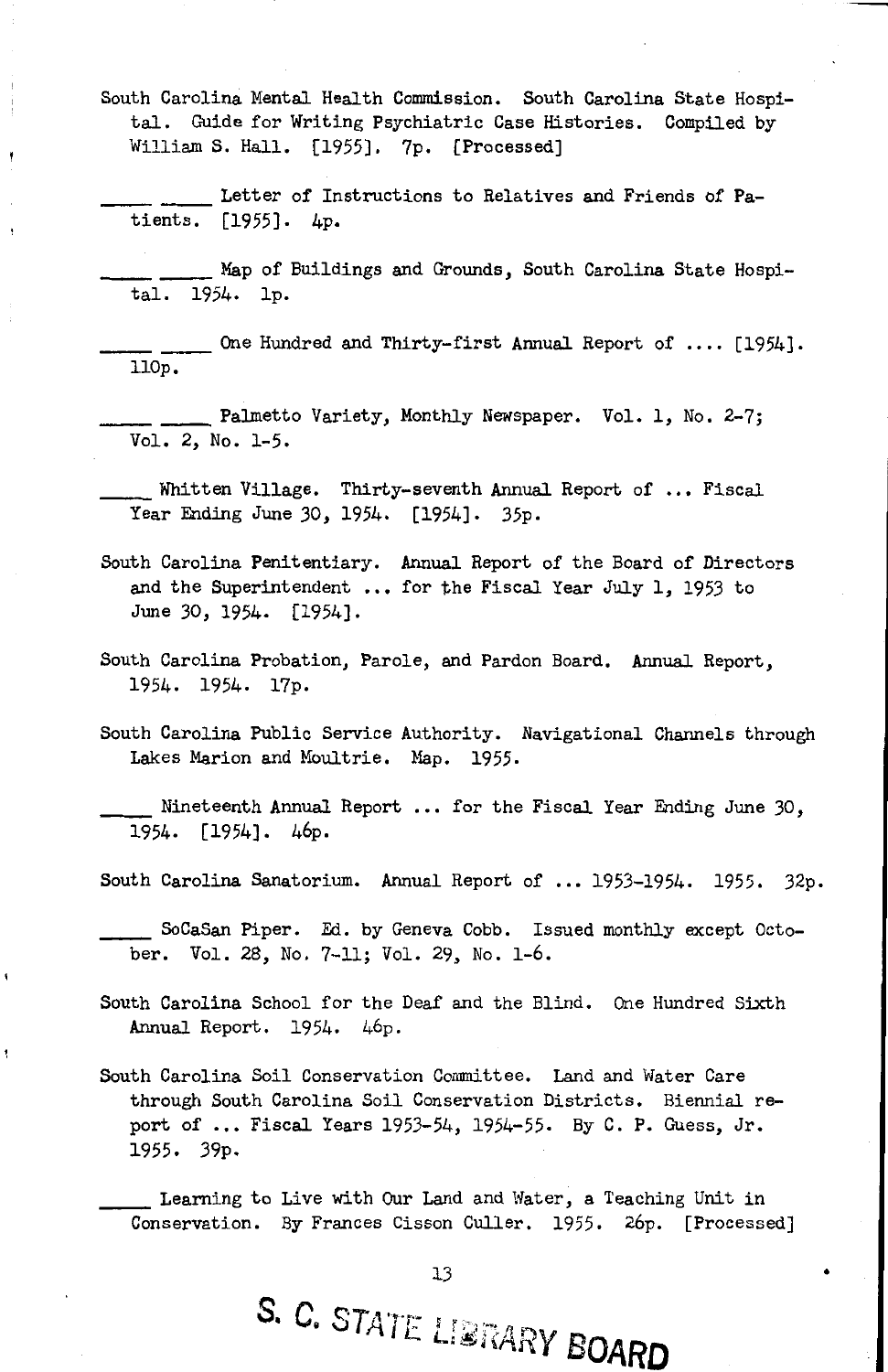- South Carolina State Board *of* Engineering Examiners. Roster *of* Registered Professional Engineers and Land Surveyors, 1954. 1954. 78p.
- South Carolina State College. The Bull Dog, College Yearbook. 1955. 183p.

 $\mathbf{I}$ 

I

' I

- \_\_ Bulletin, *Vol.* 43, No. 4; *Vol.* 44, No. 1-2. 3 nos, *Vol.* 43, No. 4. Faculty Study Commission Number. 1954. 55p. *Vol.* 44, No. l. Annual Report Number. 1955. 66p. *Vol.* 44, No, 2. The Summer School Number. 1955. 22p.
- \_\_ The Collegian, Student Publication. Issued 9 times a year. 1954-55.

South Carolina State College Picture Supplement. 1955. 4p.

- South Carolina State Commission *of* Forestry. For Our Children's Future and Our Nation's Strenght, Lend Nature a Hand, Protect Little Trees. 1954. Pocket calendar.
	- Forest Insects and Diseases of South Carolina Trees. 1955. 40p. (Published jointly by S. C. State Commission *of* Forestry and Clemson Agricultural College Extension Service, Cooperating with the United States Department *of* Agriculture)
- Forestry and Park Notes. 1954 Conservation Week and Arbor Day Issue. 1954. 2p.
- Lend Nature a Hand--Protect Little Trees. 1955. Wall calendar.
- Little Fires Do Big Damage. By John C. Witherspoon. 1954. 2p. (Reprint from South Carolina Wildlife, Fall, 1954)
- \_\_ Progress Report, *\$300,000* Bond Issue for Capital Improvements *of*  State Park Facilities as *of* January 15, 1955. 1955. 6p.
- \_\_ Report *of* the State Commission *of* Forestry for the Year July 1, 1953 to June 30, 1954. 1954. l30p.
	- South Carolina State Parks Welcome You. 1954. 8p.
- South Carolina State Highway Department. Annual Report *of*  • to the General Assembly for the Period July 1, 1953--June 30, 1954. 1954. 262p.

\_\_ Bicycle Rules. 1954. 6p. Folder.

 $\bullet$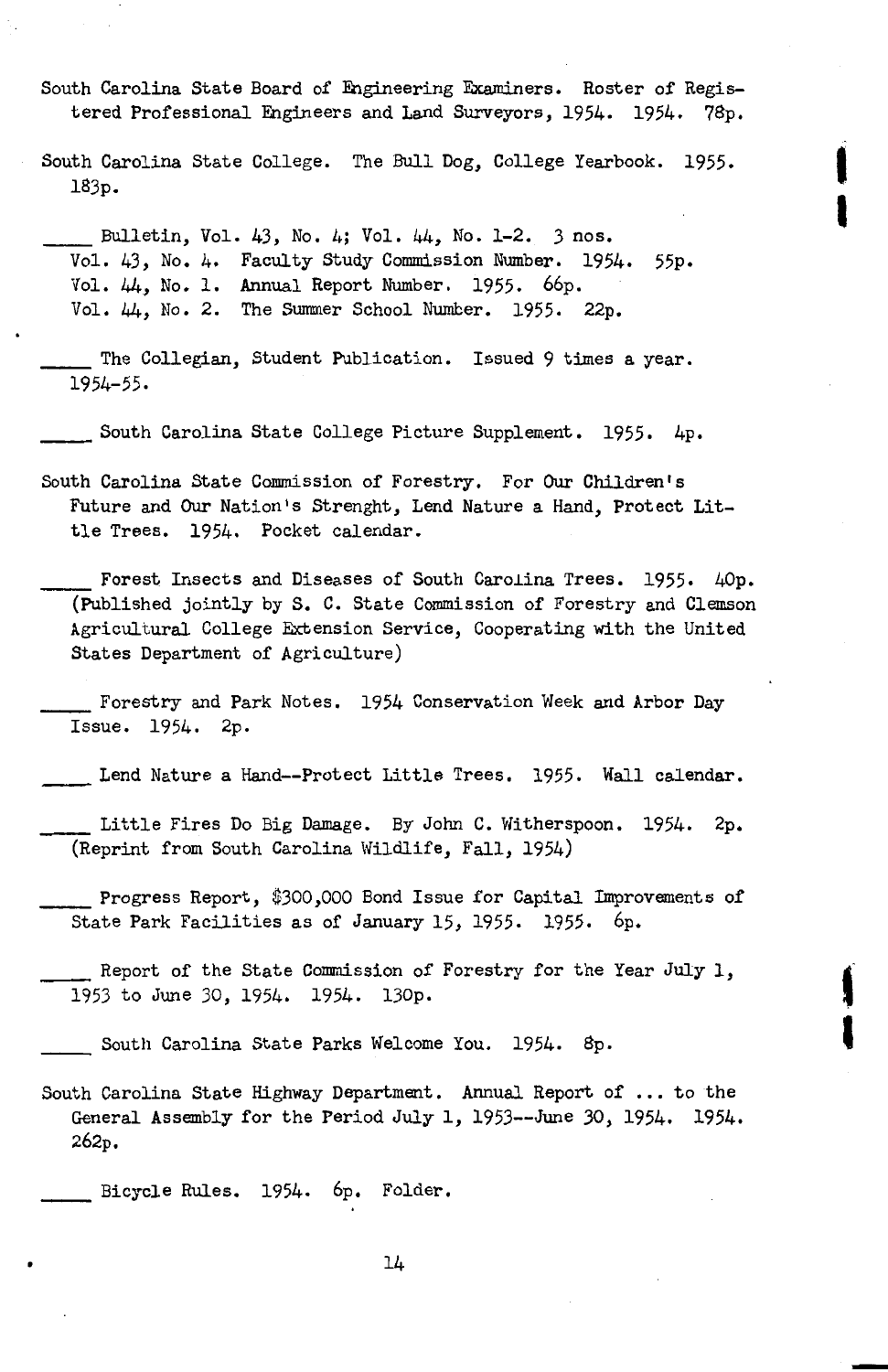- South Carolina State Highway Department. Carolina Highways, Jesse A, Rutledge, editor. Issued monthly. Vol. 6, No. 7-12; Vol. 7, No. 1-6.
- Driver Education and Training for Teachers. 1955. 4p.
- \_\_\_\_\_ Obey Your School Safety Patrol. 1954. 4p.

I

I

t

'

- \_\_ Point System for Traffic Law Violators. 1955. 6p. Folder.
- \_\_ Safe Driving Rules. 1955. 8p. Folder.
- \_\_ Slow Down and Live, Card Handout. 1955. lp.
- \_\_ South Carolina State Highway Primary System Map. 1955.
- \_\_ Traffic Accident Facts--1954. Annual publication. 48p.
- South Carolina State Library Board. Eleventh Annual Report ... July 1, 1953--June *30,* 1954. 1955. 49p.
	- \_\_ Good Reading for Home Demonstration Clubs. 1955. Leaflet, [Processed]
- \_\_ Smokey Bear Reading Club Certificate.
- \_\_ Smokey Bear Reading Club Report Card.
- \_\_ Smokey Bear Vacation Reading Club. Instructions. [1955]. 4p. [Processed]
- \_\_ South Carolina Library Bulletin. Vol. 9, No. 3-4; VoL 10, No, 1. October, 1954; February, May, 1955.
- \_\_ State Library Board Booklist. Issued monthly. [Processed]
- South Carolina State Ports Authority. South Carolina Port News, Monthly. Ed. by Thomas J, Tobias. Vol. *7,* No. 7-12; Vol. 8, No. 1-6.
- South Carolina Tax Commission. Fortieth Annual Report of the ... to the Governor and General Assembly, 1954. [1954]. 185p.
- South Carolina Wildlife Resources Department. Report of ... Fiscal Year July 1, 1953-June 30, 1954. [1954]. 58p.
	- \_\_ South Carolina Wildlife, Quarterly Magazine, Ed. by Eddie Finlay. 1954-1955.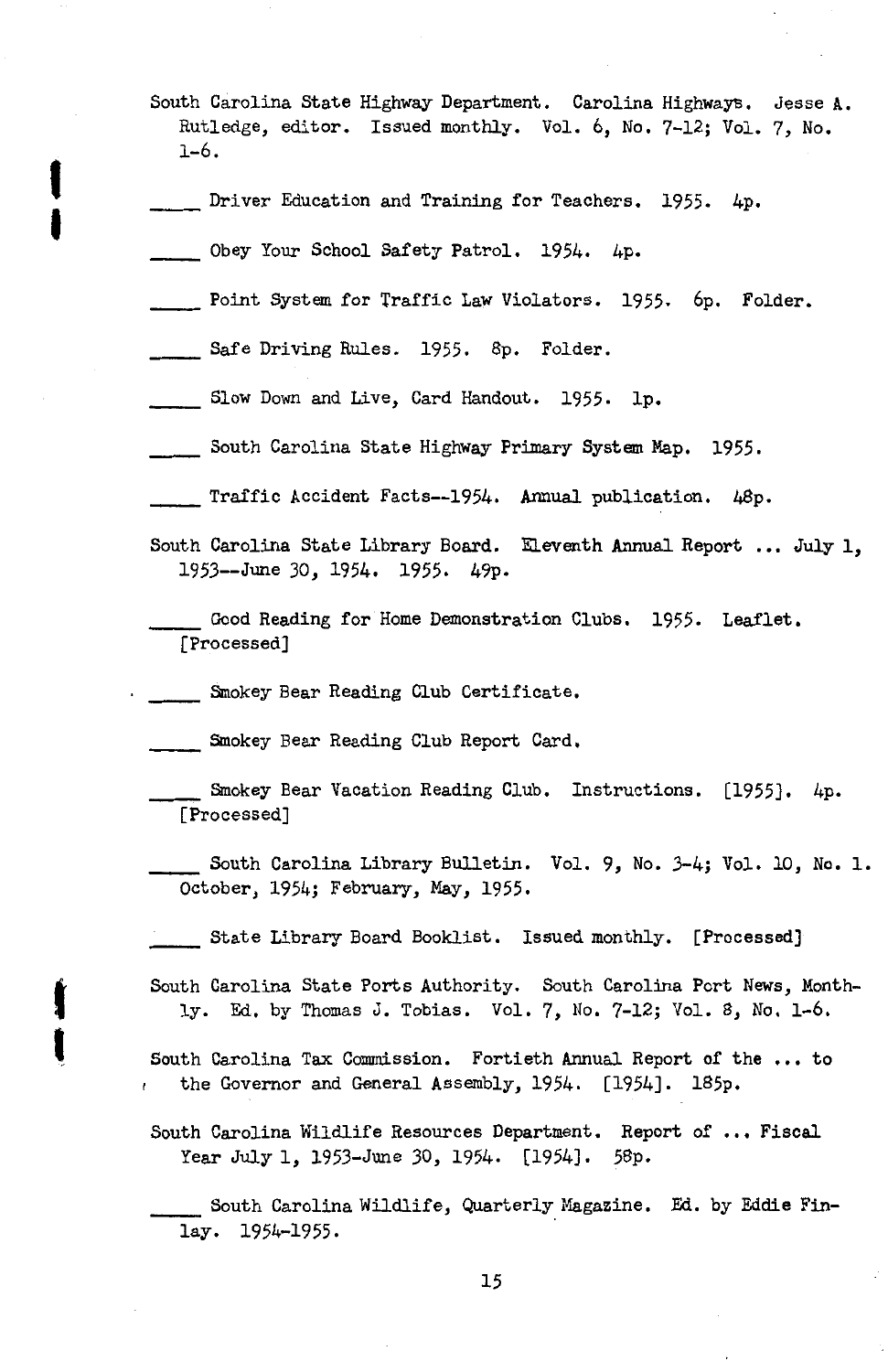South Carolina Wildlife Resources Department. Bears Bluff Laboratories, Contributions from ... Nos. 15-B, 16-B, 17. 3 nos.

No. 15-B. State's Marine Resources Need Developing. Research Done at Bears Bluff. By G. Robert Lunz. 1955. 2p. (Reprint from South Carolina Wildlife, Winter, 1955)

ŧ.

 $\sigma$ 

 $\pmb{\ell}$ 

No. 16-B. Menhaden Industry Needs Developing. By G. Robert Lunz. 1954. 2p. {Reprint from South Carolina Wildlife, Spring, 1954) No. 17. Annual Report, 1953-1954. 1955. 12p. {Reprinted from **Report of South Carolina Wildlife Resources Department, 1953-54)** 

Excerpt No. 3. 1 no.

*No. 3. Marine Fisheries of South Carolina. 1955. 22p. (Reprint*ed from Bulletin No. 22, State Developnent Board)

Progress Reports, No. 21-24. 4 nos. By G. Robert Lunz. 1954-1955. [Processed]

Division of Game. Game and Fish Laws of South Carolina, Statewide and Zone Acts from Code of Laws of South Carolina, 1952, Act , No. 898 of the Acts of 1952 and Acts of 1953. [1954]. 148p.

Game and Fish Laws of South Carolina from Acts of 1954 and 1955, Supplement. [1955]. 56p.

State Agricultural Marketing Commission. South Carolina State Farmers Market. 1955. 14p.

State Banking Department of South Carolina. Forty-eighth Annual Report ... Covering Period July 1, 1953 to June 30, 1954. 1954. 45p.

State Board of Architectural Examiners. Roster of Registered Architects, November 15, 1954. 1954. 30p.

state Board of Health of South Carolina. Seventy-fifth Annual Report of ... for the Period Beginning July 1, 1953 and Ending June 30, 1954. [1954]. 40lp.

Division of Dental Health. Five Easy Steps to Better, Prettier Teeth. Exhibit. 1955.

Division of Disease Control. Control of Communicable Diseases in Man. 1955. 219p.

\_\_\_\_ Heart Disease Control Section. The Profile of Heart Disease. 1955. 34p.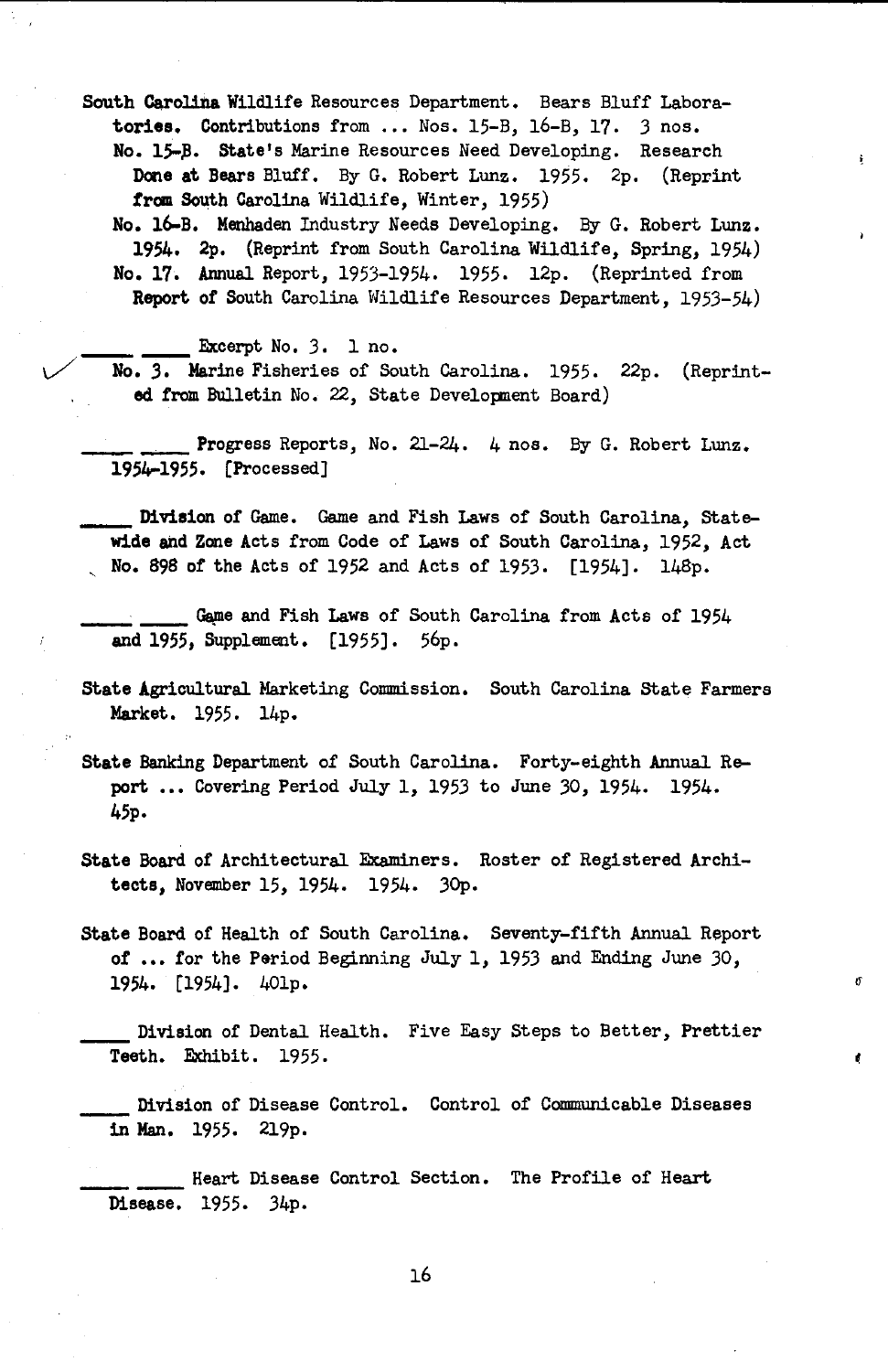State Board of Health of South Carolina. Division of Disease Control. Heart Disease Control Section. Services of the Heart Clinic, the Medical College of South Carolina, Charleston, South Carolina. 1955. llp.

\_\_ Local Health Departments. Shoo Fly! 1955. 4p.

Ņ

à

To Take Best Care of Your Garbage Can. 1955. 4p.

Maternal and Child Health Division. America and You. By Julia Porcher Brunson. Revised. 1955. 60p.

Getting Your Child Ready for School. Revised. 1955. 6p.

\_\_\_\_ Planning for the Baby. Written under the Direction of Hilla Sheriff, M. D., by Laura Blackburn and Julia Porcher Brunson. Ninth printing. 1955. 48p.

- State Board of Physical Therapy EKaminers of South Carolina. Directory of Physical Therapists Registered in South Carolina. 1955. 4p.
- State Budget and Control Board. The South Carolina State Budget for the Fiscal Year Ending June 30, 1956. 1955. 49lp.

\_\_ Division of Sinking Funds and Property (Successor to the Commissioners of the State Sinking Fund). Report of the ... for Period Ending June 30, 1954. [1954]. 3lp.

- State Department of Public Welfare. Child Welfare Directory. 1955. 144p. (Prepared in conjunction with the South Carolina Association of Workers in Children's Institutions). [Processed]
- State Development Board. Bulletin No. 22. 1 no. *v/* No. 22. Resources of South Carolina. 1955. 172p.
- \_\_ Ninth Annual Report for the Fiscal Year 1953-54. 1954. 58p.

\_\_ South Carolina Story. 1955. 4p.

- State School Book Commission. Rules and Regulations of the .... 1955. 13p.
- State Superintendent of Education of the State of South Carolina. Alcohol Education in the Elementary and Junior High School. 1954. 6p. [Processed]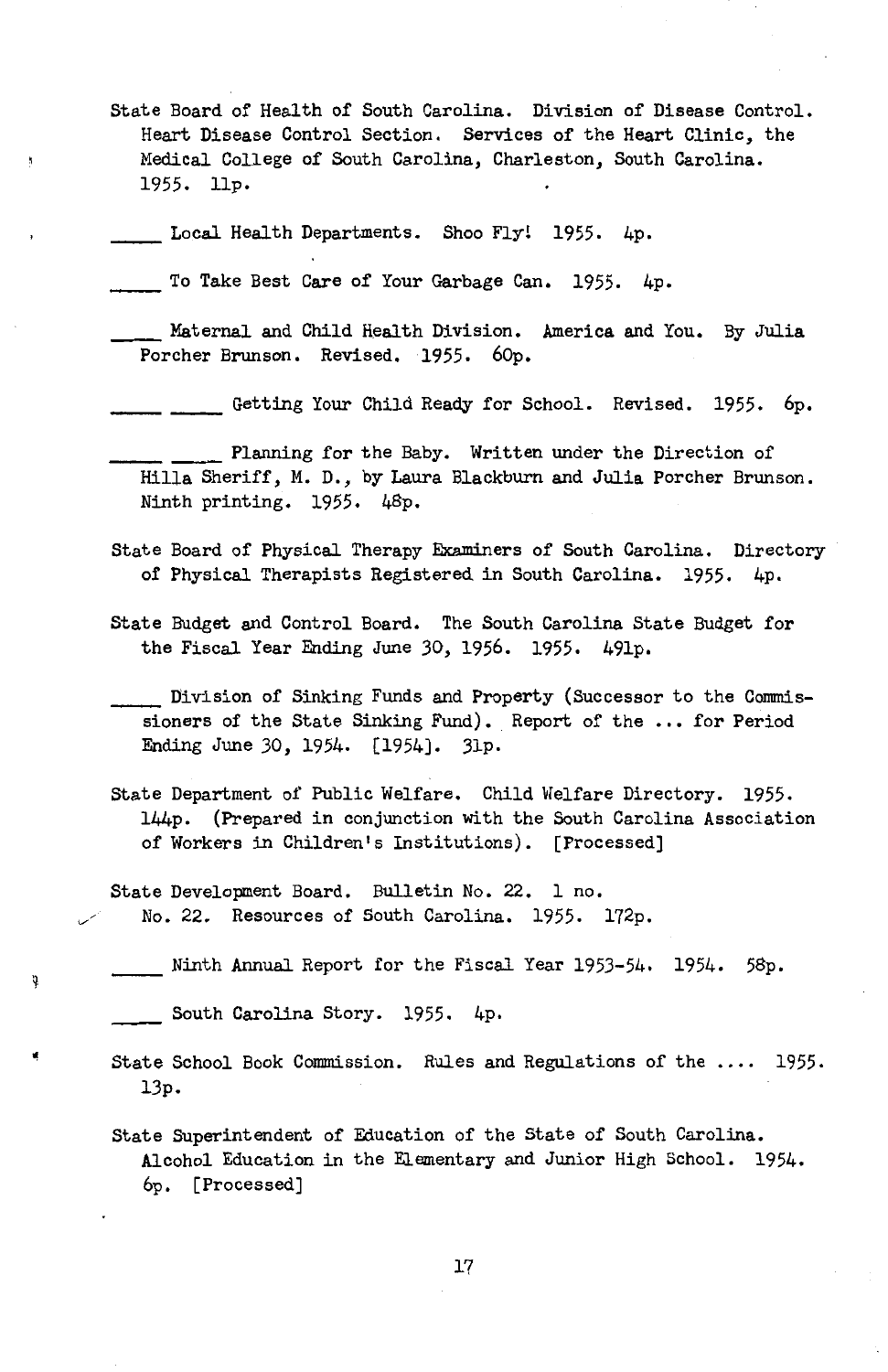State Superintendent of Education of the State of South Carolina. Annual Report of the Division of Teacher Education and Certification. (Reprint from the Eighty-sixth Annual Report of  $\ldots$  1953-54). 1954. 48p.

š.

Census Questionnaire for Handicapped Children--with Instructions. 1955. 4p.

Complete List of Textbooks for Use in South Carolina Public Schools for the School Year 1954-55. 1954. 20p.

Corn, an Enterprise in Supervised Farming Programs. 1955. 69p.

Diversified Occupations Program. 1955. 8p.

Eighty-sixth Annual Report of the State Superintendent of Education, for the Year 1953-54. 1954. 28lp.

\_\_\_\_\_ Good Workers All (Adult Reader). By Tolbert-Withers-Watkins. 1955. Second edition. 52p.

Here's to Better Speech. 1954. 34p.

How Good Is Our School? 1954. 39p. [Processed]

Junior Homemakers Association Handbook. 1955. 16p. [Processed]

Junior Homemakers Mountain Camp. 1955. llp. [Processed]

Letter Writing for You. (Adult Education). By Tolbert and Withers. 1954. Revised edition. 111p.  $756$ .

Livewire--South Carolina Junior Homemakers Association Magazine. Vol. 11, No. 1-4. 1954-55.

\_\_\_\_\_\_ Math Syllabus. (Reprint from South Carolina Schools, December 1954). 1954. 8p.

New Homemakers Camp Information. N. d. lOp. [Processed)

New Homemakers of South Carolina Bulletin. N. d. 17p. [Processed]

\_\_\_\_\_ Official Manual, Junior Homemakers Association of South Carolina. N. d. 28p. [Processed]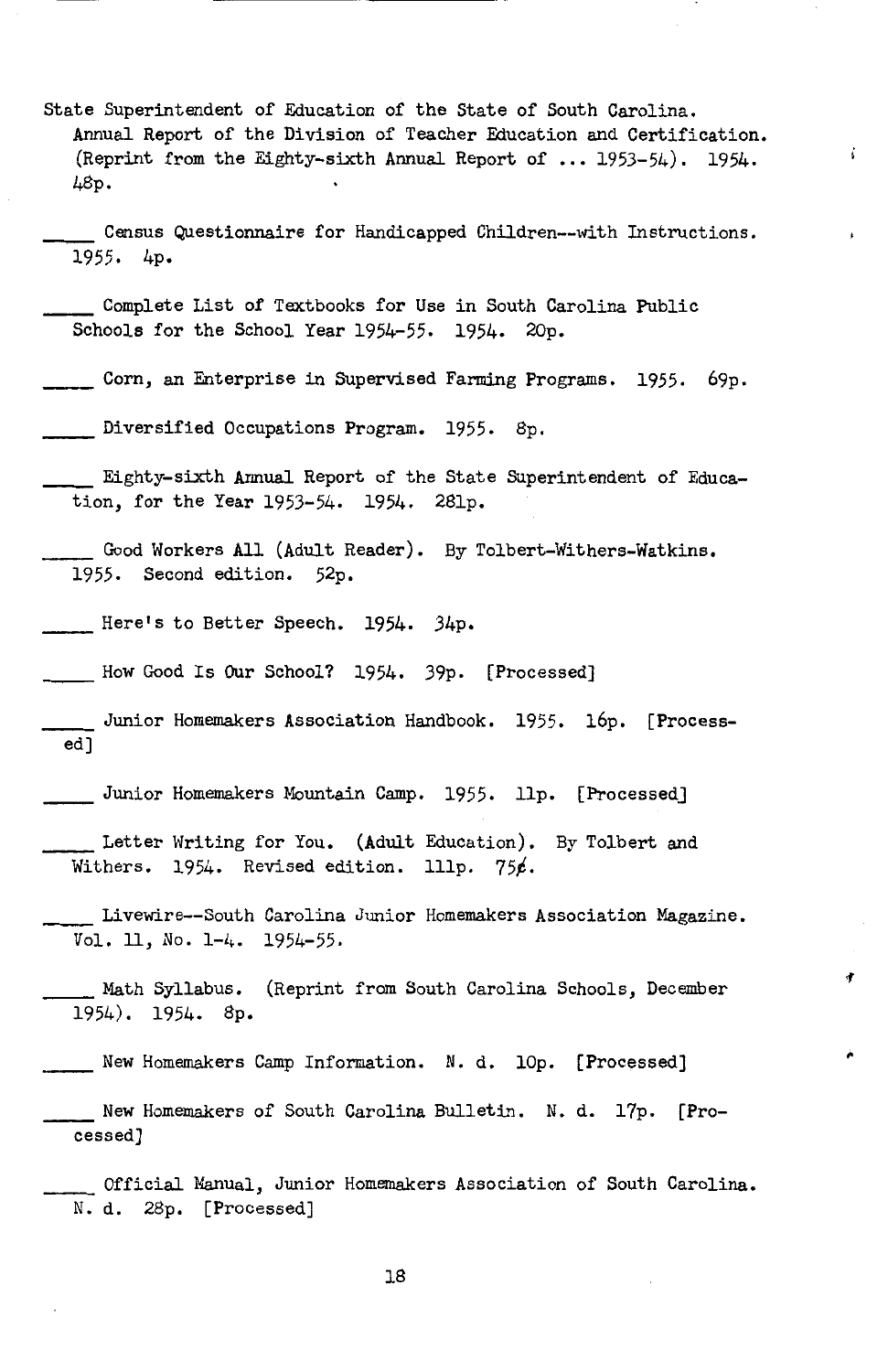State Superintendent of Education of the State of South Carolina. Our Land Is Our Life. Edited by J. M. Eleazer. 1955. 134p. \$1.50.

Palmetto State, a Handbook of Information for Teachers and Students. 1954. Eighth edition. SOp.

Questionnaire for Information on Former Home Economics Students. 1954. lp.

- Record Book of the Junior Homemakers Association. 1954. 15p.
- \_\_\_\_\_\_ School Directory of South Carolina, 1954-55· 1954. 207p.
- South Carolina Distributive Education Newsletter. Vol. 9, 1955.
- South Carolina Guidance News. Vol. 4, No. 1-5. 1954-55.
- South Carolina Newsletter. Vol. 11, No. 1-2. 1954-55.
- South Carolina School Library Services Newsletter. Vol. 9, No. 1-4. 1954-55. [Processed)
	- South Carolina Schools, Official Bulletin of the State Department of Education. Vol. 6, No. 1-4. 1954-55.

South Carolina Trade and Industrial Education Magazine. Vol.  $\mu$ , No. 1-4. 1954-55.

South Carolina Vocational Rehabilitation News. Vol. 9, No. 1-2, 1954-55.

South Carolina Young Farmer and Future Farmer Mazagine. Vol. 6, No. 1-4. 1954-55.

Standards for Accredited High Schools of South Carolina. 1954. 53p.

State Program, New Homemakers Association of South Carolina. N. d. 19p. [Processed)

 $\Box$  Suggestions for Teaching about Alcohol. 1954. 15p.  $\angle$ 

l

ţ

..

\_\_\_\_\_\_ Supplementary Material to the Homemaking Guide. 1954. 29p.

Tentative Guide for Planning Homemaking Programs. 1954. ll9p. [Processed]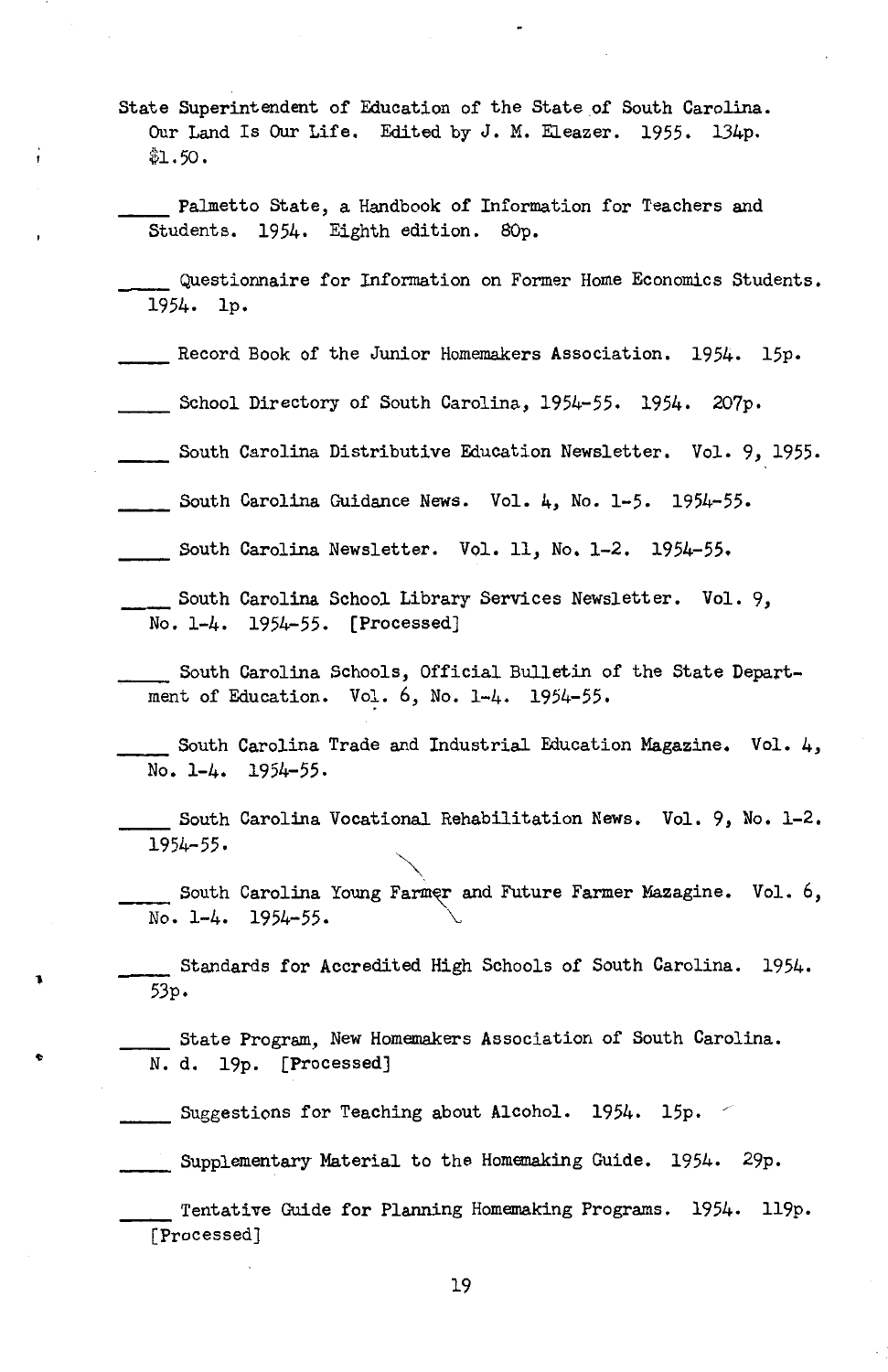State Superintendent of Education of the State of South Carolina. Uniform Accounting. 1954. 53p. [Processed]

Vocational Distributive Education in the Public Schools of South Carolina. 1955. Folder.

What is AY? 1955. 6p. Folder.

Work Material for Planning Homemaking Programs. 1954. 77p. [Processed]

World Reader (Adult Education). By Talbert-Withers-Gray. Reprint. 1955.  $35p.$  [Processed].  $25f$  out-of-state.

State Treasurer. Report of ... July 1, 1953 to June 30, 1954. [1954]. 26p.

University of South Carolina. Blue Key Directory, 1954-55. 1954. 9lp.

Bulletin. Vol. 316, No. 1, 3, 4, 6, 7, 8, 9, 11, 12, 14. 10 nos. No. 1. Announcements of the School of Journalism for 1955-56. 1955. llp. No. 3. Announcements of the School of Pharmacy for 1955-56. 1955. 18p. No. 4. Announcements of the School of Law for 1955-1956. 1955. 15p. No. 6. Announcements of the Graduate School for 1955-1956. 1955. 78p. No. 7. Announcements of the College of Arts and Sciences for 1955- 1956. 1955. 80p. No. 8. Announcements for Summer Session June 13-August 12, 1955. 1955. No. 9. Announcements for School of Education 1955-1956. 1955. 29p. No. 11. Announcements of the School of Engineering for 1955-1956. 1955. 26p. 37p. No. 12. Announcements of the School of Business Administration for 1955-1956. 1955. 24p.

No. 14. General Information Bulletin, 1955-1956. 1955. 64p.

t

 $\lambda$ 

Carolina Review, Student Magazine.

Commencement Address by Secretary of Defense Charles E. Wilson at the University of South Carolina, Columbia, South Carolina, Monday, June 7, 1954. 1954. 16p.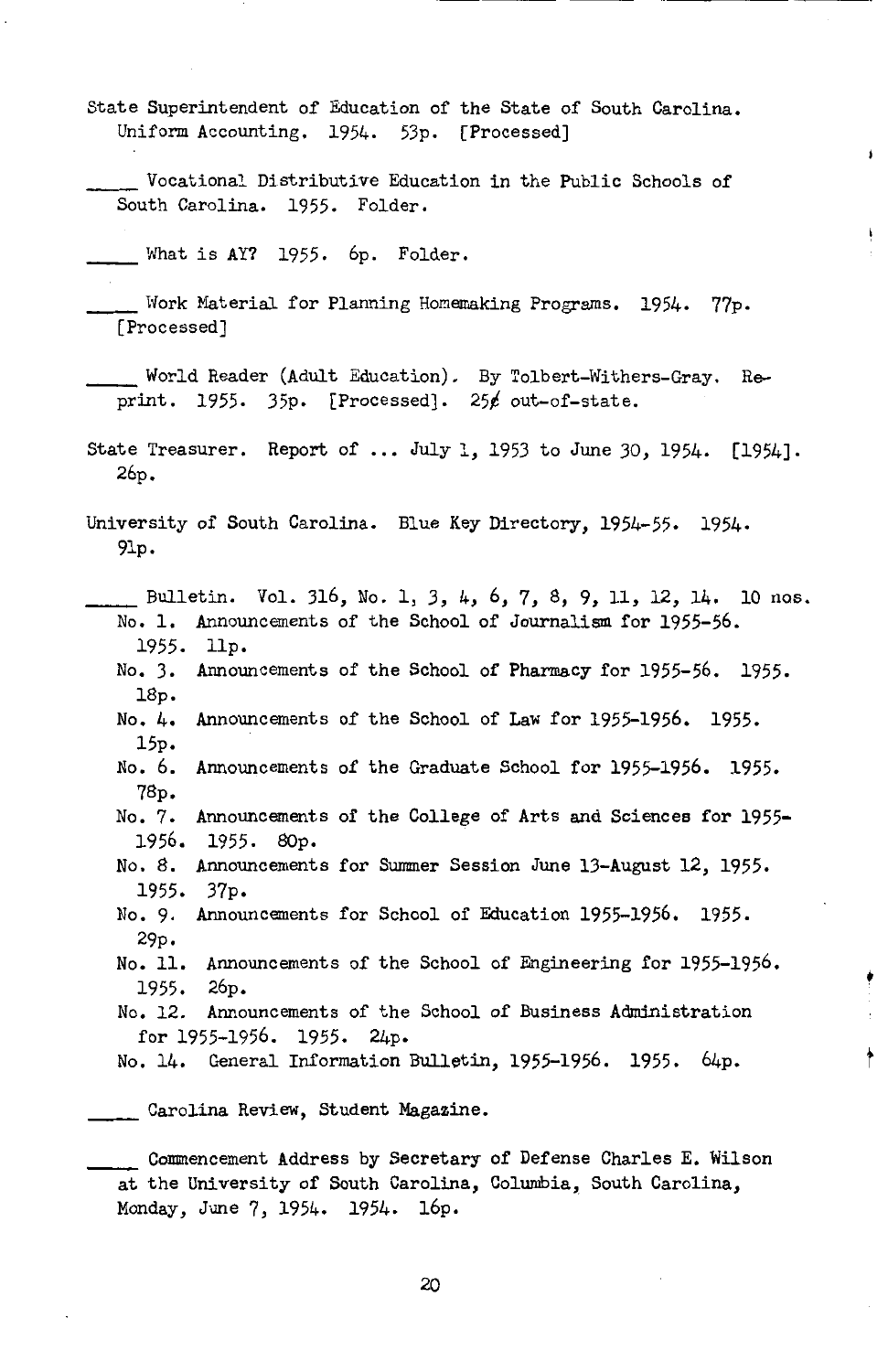University of South Carolina. The Dulles Family in South Carolina. By Samuel G. Stoney. 1955. 30p.

The Gamecock, Student Weekly Newspaper.

Garnet and Black, Student Yearbook. 1955.

Renaissance Papers: A Selection of Papers Presented at the Renaissance Meeting in the Southeastern States, Duke University, April 23-24, 1954. Allan H. Gilbert, editor. 1954. 92p.

USC Residence Halls for Women. 1955. 12p.

Alumni Association. Alumni News. Ralph Lewis, editor. Vol. 10, No. 1-6.

**------** Newsletter. Ralph Lewis, editor. Issued weekly during fall, 1954. 10 issues.

Athletic Department. The Little Red Book of 1954 Gamecock Football. Ed. by Don Barton. 1954. 52p.

The Little Red Book of USC Basketball. Ed. by Don Barton. 1954. 20p.

Bureau of Business and Economic Research. Business and Economic Review. By Robert W. Paterson. Monthly except July, August, September. Vol. 1, No. 7-9; Vol. 2, No. 1-6. 1954-1955.

Department of English. The Explicator. J. Edwin Whitesell, managing editor. Vol. 13, No. 1-8. Issued monthly, October through June.

Names in South Carolina. C. H. Neuffer, editor. Vol. 1, No. 2. 1954. 8p.

Extension Division. Bulletin. Vol. 316, No. 2, 5, 10, 13, 16, 17, 18, 19, 20, 21. 10 nos.

No. 2. Audio-visual Aids Supplement. 1955. 23p.

No. 5. Supervised Correspondence Courses. 1955. 27p.

No. 10. College Correspondence Courses. 1955. 13p.

No. 13. S. C. High School Literary Yearbook. 1955. 9lp.

No. 16. Evening School, Campus. Fall Semester. 1955.

No. 17. Evening School, Greenville. Fall. 1955.

No. 18. Audio-visual Aids Catalog. 1955. 310p. \$1.00.

No, 19. Package Library Service. 1955. 6lp.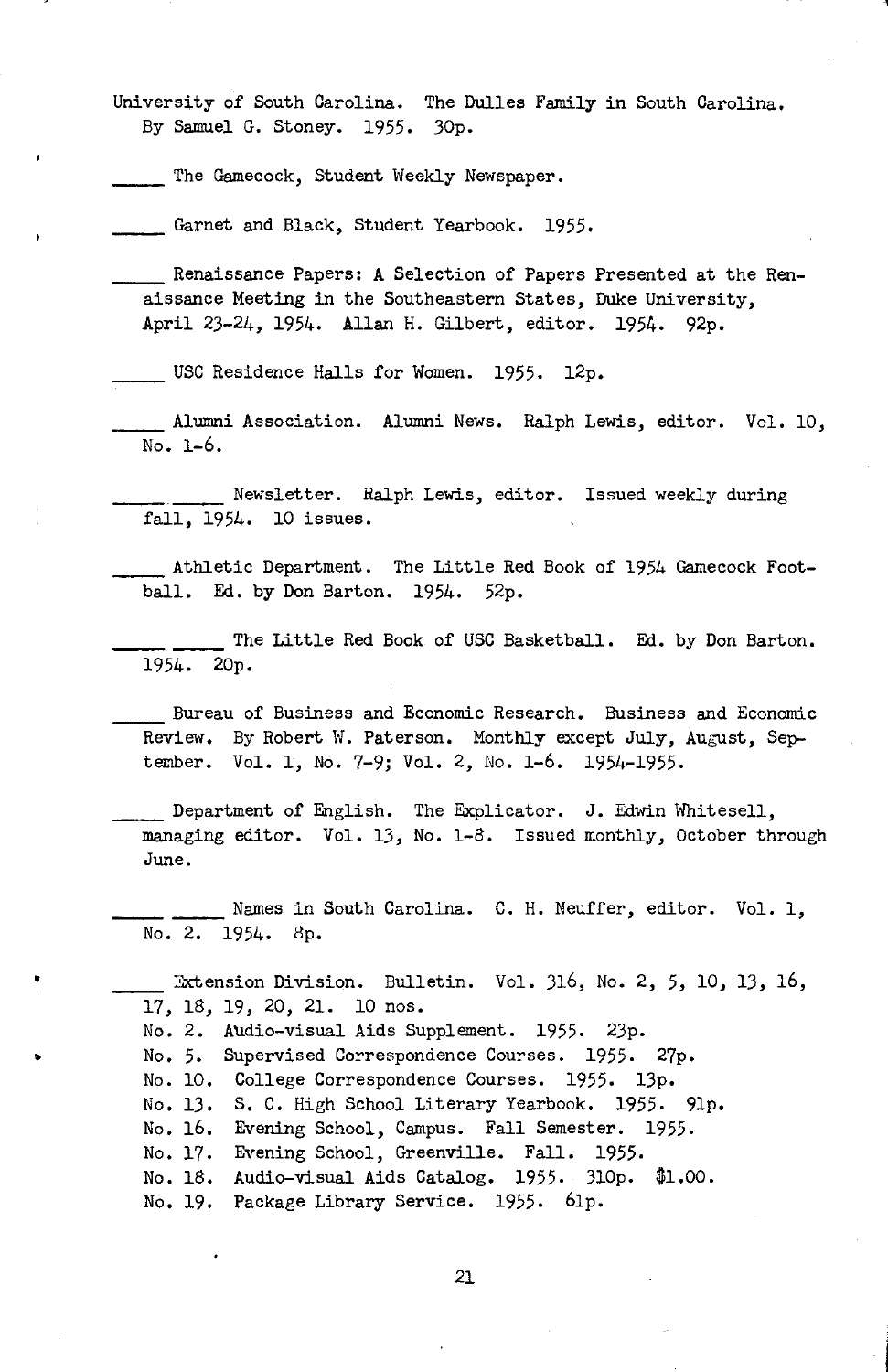No. 20. Evening School, Campus. Spring Semester. 1955. No. 21. Evening School, Greenville. Spring. 1955.

Constitution and Rules Governing Contests of the South Carolina High School League. By Lawrence B. Graves. Published annually. 165p.

Model Warrant Book. By A. B. Harmon, Jr. 1955. 56p.

\_\_\_ Teachers' Manuals. By WUSC-FM, educational radio station. 1955. lOOp.

Research Committee. University of South Carolina Publications: Biology, Series III, Vol. 1, No. 4, 5. 2 nos.

No. 4. An Ecological Study of the Land Plants and Cold-blooded Vertebrates of the Savannah River Project Area. By William R. Kelley, Wade T. Batson, William E. Hoy, Robert N. Tulloch, and Harry W. Freeman. William E. Hoy, editor. 1955. 66p.

No. 5. An Ecological Study of the Fauna and Flora of the Savannah River Project Area. By William R. Kelley, Wate T. Batson, Harry W. Freeman, William E. Hoy, and Cecile Huggins. William E. Hoy, editor. 1955. 62p.

School of Law. South Carolina Law Quarterly. Floyd D. Spence, editor. Vol. 7, No. 1-4. (Issued jointly by School of Law and S. C. Bar Association). \$3.00 per year of \$1.00 per single copy.

University Press. Indians of the Southern Colonial Frontier: The Edmond Atkin Report and Plan of 1755. Ed. by Wilbur R. Jacobs. 1955. 140p. \$5.00.

Uustice William Johnson: the First Dissenter. The Career and Constitutional Philosophy of a Jeffersonian Judge. By Donald G. Morgan. 1954. 326p. \$6.50.

The Letters of William Gilmore Simms, Vol. IV. Collected and edited by Mary C. Simms Oliphant, Alfred Taylor Odell, and T. C. Duncan Eaves. 1955. 643p. \$8.50.

\_\_\_\_ Sea Islands and Sand Hills. Photographs by Carl Julien. Introduction by Chlotilde R. Hartin. 1954. ll7p. \$7.50.

South Carolina Cook Book. A Collection of Recipes by the South Carolina Council of Farm Women. Ed. by members of the State Home Demonstration Department. 1954. Revised edition. 426p. \$3.50.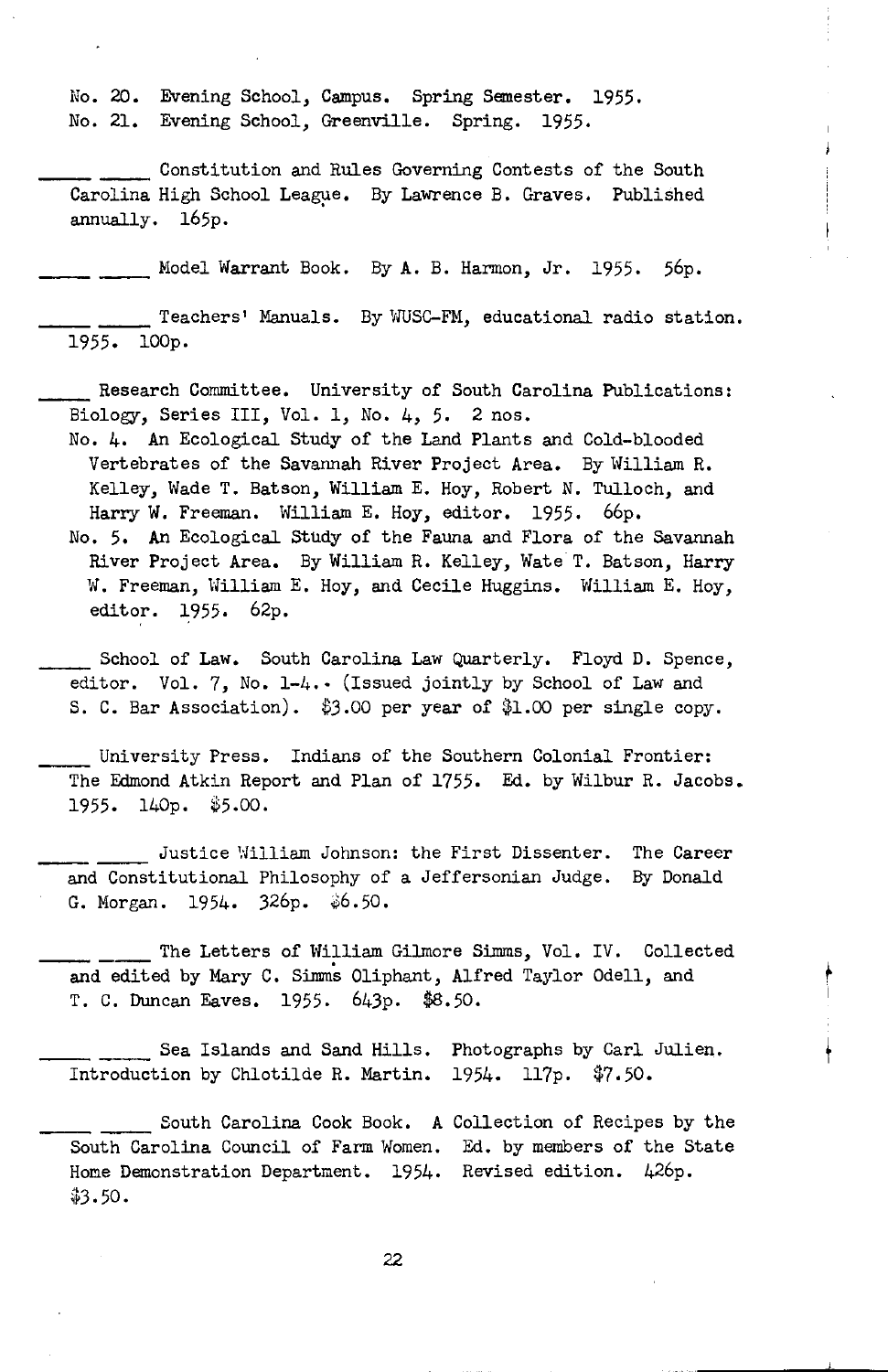- University of South Carolina. Young Men's Christian Association and Young Women's Christian Association. The Carolina Handbook. 1954. 6lp.
	- \_\_\_\_ Religious Emphasis Week at the University of South Carolina, December 5-9, 1954. 1954. 4p.

MCA Freshman Camp. 1954. 4p. [Processed]

\_ \_\_\_\_ YWCA Freshman Camp. 1954. 4p. [Processed]

Winthrop College. Artist and Lecture Series Circular. [Processed]

- \_\_ Biology Laboratory Manual for Biology l and 2. Revised. 1954. 64p. [Processed]
- \_\_ Biology Lecture Manual for Biology l and 2. Revised. 1954. 58p. [Processed]

Bulletin. Vol. 46, No. 1, 3. 2 nos. No. l. Summer Session. 1955. 45p. No. 3. Announcements, 1955-1956, Including Catalog 1954-55. l78p.

Careers in Home Demonstration Service and Other Fields of Home Economics. l6p. (Out of print)

\_\_ Directory of Students, Faculty and Officers, Session 1954-55. 56p. [Processed]

\_\_ Dramatic Art at Winthrop. 8p.

\_\_ Education for Business at Winthrop College. l2p.

\_\_ Handbook, 1955-56. l30p.

- The Johnsonian, Student Weekly. Vol. 32. September 1954-May 1955. \$2.50 per year.
	- The Journal, Student Quarterly. Vol. 53. 1954-1955. \$1.50 per year.

\_\_ Journalism at Winthrop. 8p.

t

ļ

,

\_\_ Library Booklist. Issued fortnightly. [Processed]

\_\_ Library Hanual, 1954-55. l5p. [Processed]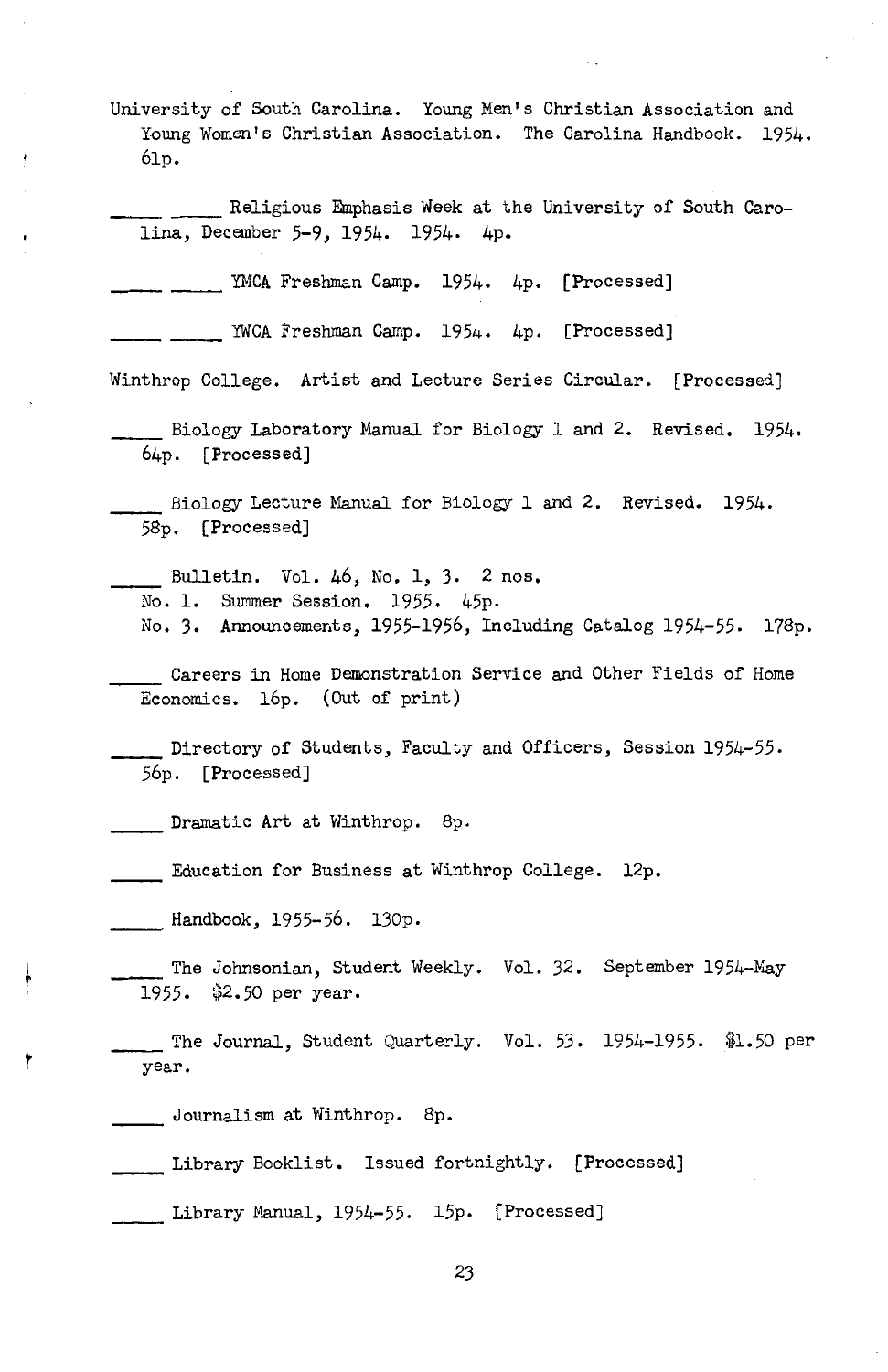Winthrop College. Library Science at Winthrop. Sp.

- Music at Winthrop. 12p.
- Philosophy and Religion at Winthrop. 12p.
- P's and Q's for Winnie Winthrop. lOp.
- President's Report, 1953-54.
- Reading Improvement Program at Winthrop. 4p.
- Schedule of Classes, First and Second Semesters 1954-55. 1954. 42p. [Processed]
- Sociology at Winthrop College. 12p.

Summer Session Announcement Circular.

- The Tatler of 1955, Student Yearbook. 1955. 183p. \$5.00.
- Winthrop College Alumnae News, Quarterly. Vol. 28. 1954-55.

\_\_ Winthrop College Pictorial Booklet. 32p.

\_\_ Winthrop College Pictorial Folder. 4p.

- \_\_ lvinthrop Training School Directory 1954-55. 17p. [Processed]
- Winthrop Training School Handbook 1954-55. 34p. [Processed]

Workshop for School Librarians Manual.  $1954-55.$  69p. \$1.00. [Processed]

#### Appendix

#### Omissions from Checklist for 1953-1954

- Clemson Agricultural College. Engineering Experiment Station. Bulletin No. 6. 1 no.
	- No. 6. A Literature Review of the Utilization of the Fly Ash. By Charles E. Littlejohn. 1954.
- South Carolina State Commission of Forestry. South Carolina Sand Hills Can Grow Pine Timber. By A. A. Lehosky and Randolph B. Lee. 1954. 2p. (Reprint from Journal of Forestry, April, 1954)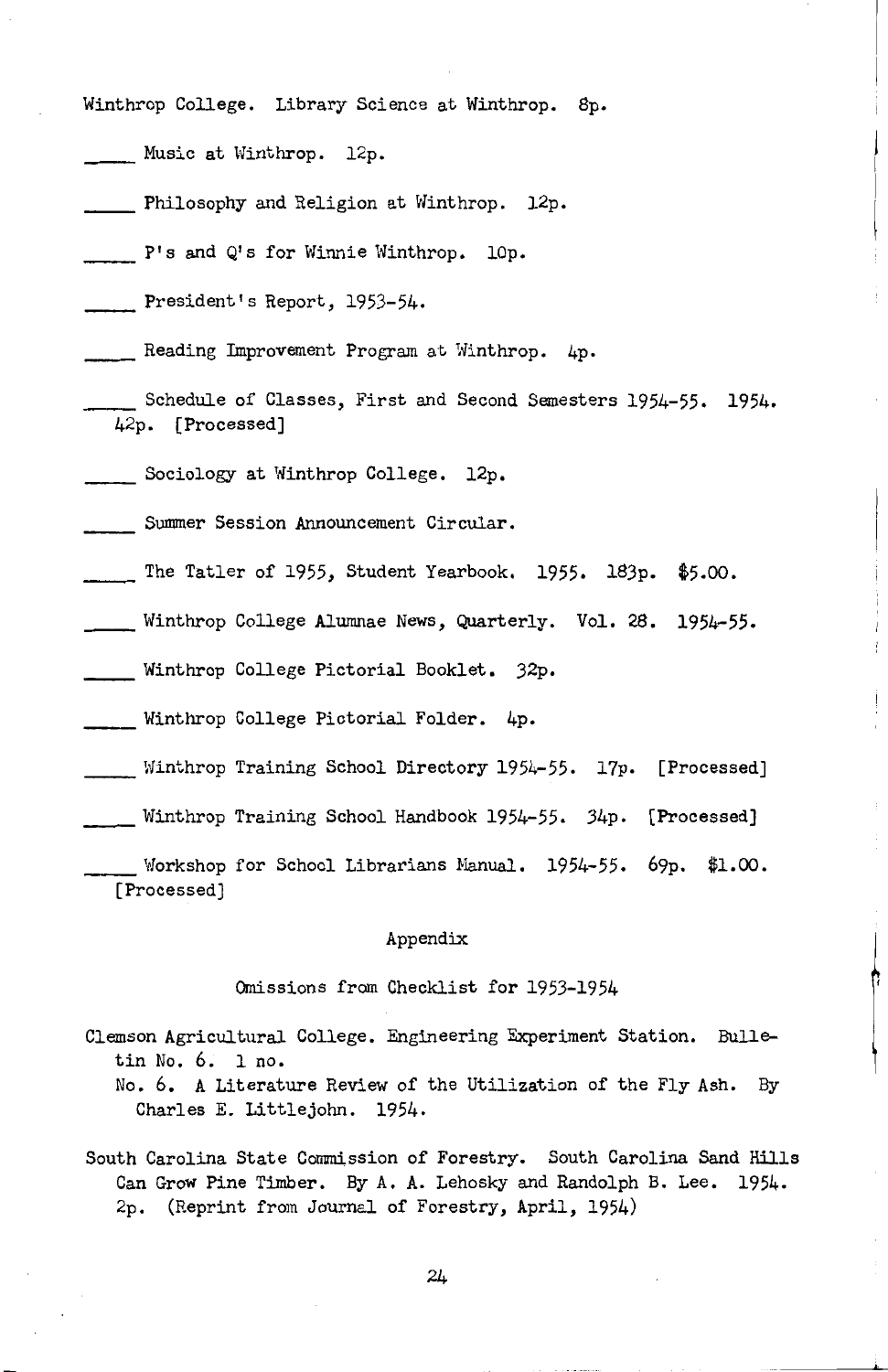South Carolina State Commission of Forestry. State Park Vacation Cabins. 1954. 4p. [Processed)

State Board of Physical Therapy Examiners of South Carolina. Directory of Physical Therapists Registered in South Carolina. 1954. lp. [Processed]

Directory of Physical Therapists Registered in South Carolina. 1953. 4p.

- South Carolina State Highway Department. South Carolina Motor Vehicle Safety Responsibility Act. 1954. 3lp.
- State Superintendent of Education of the State of South Carolina. Supplement to Eighty-fifth Annual Report of the ... for the year 1952-53. 1953. 267p.
- Winthrop College. Report of the Board of Trustees of ... to the General Assembly July 1, 1952-June 30, 1953. [1953]. 19p.

and the search could be made without great loss of time, this information has been supplemented with details obtained by an examination of the publications themselves. It is hardly to be hoped, however, that the list is either complete or entirely accurate. An appendix is therefore provided for titles omitted and corrections of errors made in previous issues of the Checklist.

The publications have been listed alphabetically according to the names of the publishing agency, the name in each case being that which appears in the publication. If available, the following additional data have been given for each item: short title; name of personal author, or editor, if any; volume and number, if a serial; date of publication; nature of print (whether letterpress or processed); number of pages; and price, if any. If the price could not be obtained, this fact is indicated by a question mark.

Orders for the publications of the General Assembly and for the Acts should be addressed to the State Library. The other publications are distributed by the publishing agencies. In general, those for which no price is indicated are free; but in most cases the number of copies is limited. The state agencies are therefore seldom able to supply copies in large quantities.

25

 $\begin{matrix} \end{matrix}$ 

 $\mathbb{R}^n$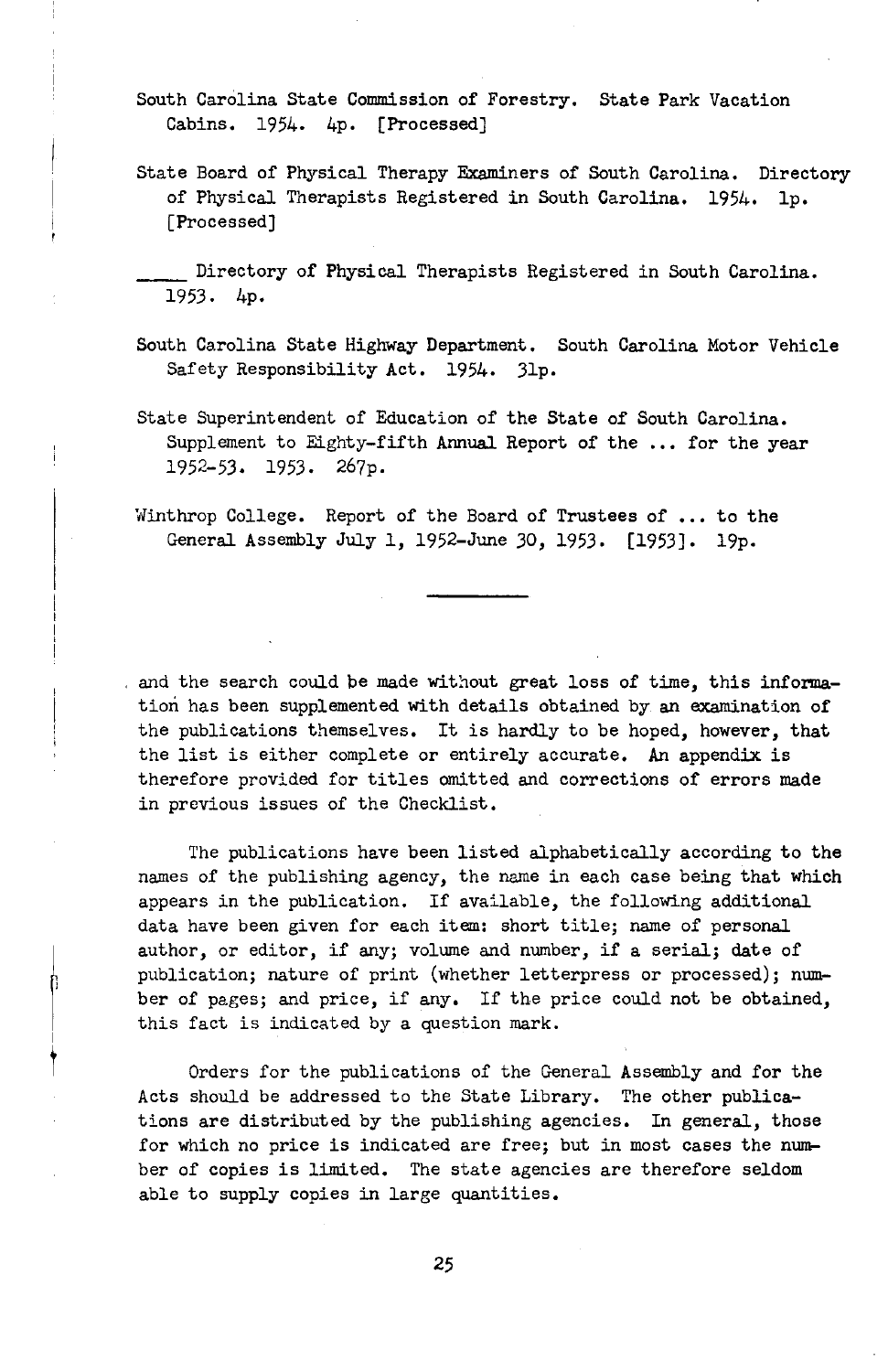The list for this number was compiled by Wylma Wates, and the copy was prepared for lithoprinting by Mary Belle Crawford, both members of the Archives Department staff.

Columbia, S. C. May 15, 1956.

~ l